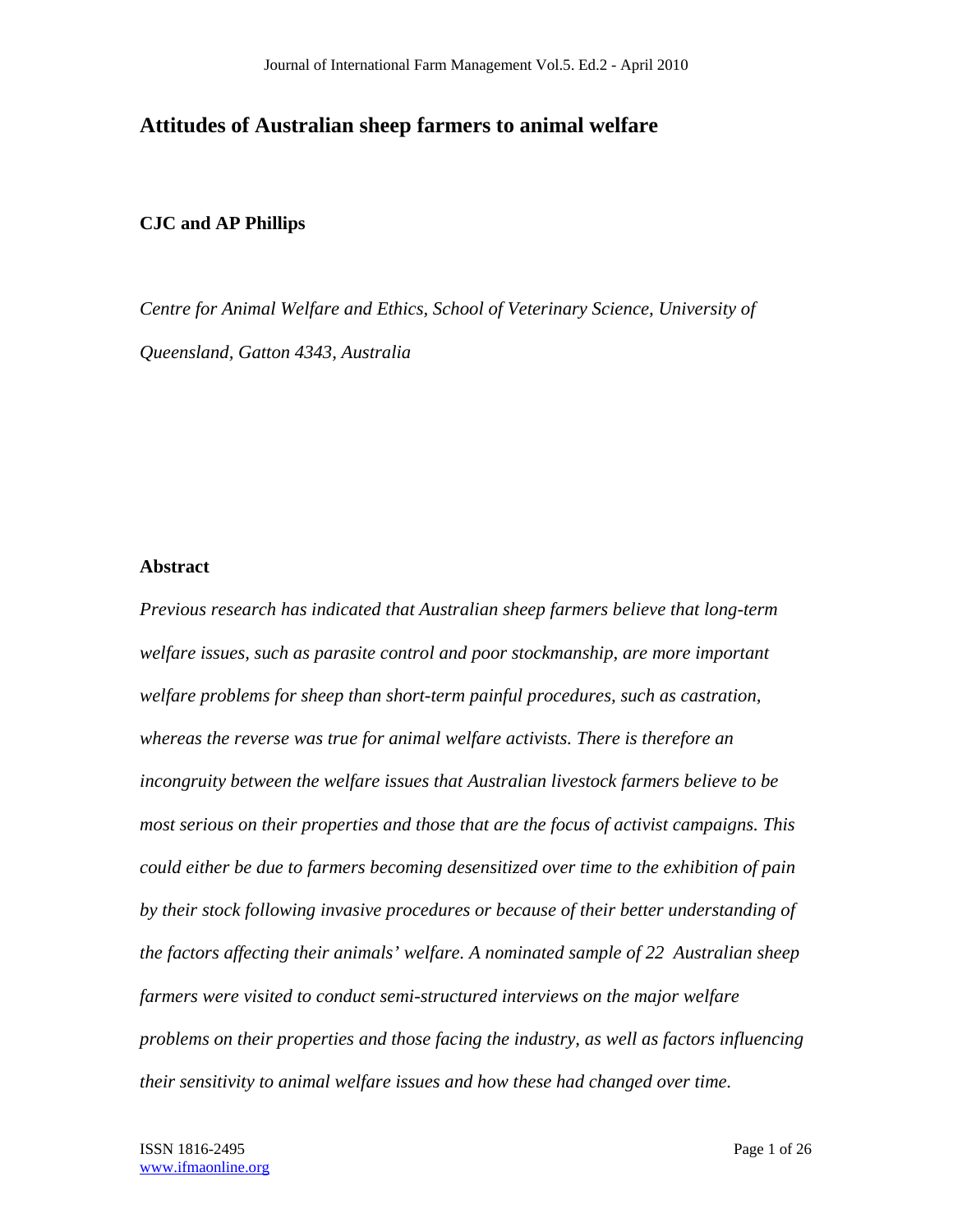*Responses were examined for themes, and a report was circulated to the farmers with mean responses and anonymised common viewpoints in a Delphi process. Sheep farmers reported that poor nutrition was considered the biggest welfare issue on their farms, but public opposition to the mulesing operation was recognised as the biggest challenge for the industry. Farmers proclaimed a caring attitude towards their animals, which they believed was mostly self generated, influenced in part by their spouse and father. Most farmers thought that their sensitivity to welfare was unchanged over time. They also considered that husbandry advances had improved the welfare of their animals over the course of their involvement in the industry. Farmers made little use of pain control, mainly because of the cost and time required to administer it. The importance of long term welfare issues, in particular nutrition, was confirmed in interviews with the sheep farmers. There was little evidence of farmers becoming desensitized to pain responses in their sheep, although they did not generally seek to mitigate these with pain relief.* 

Keywords: Animal welfare, Attitude, Australia, Farmer, Sheep

#### **Implications**

This research found that Australian sheep farmers had concern for the welfare of their animals and that their sensitivity was believed to be largely self-generated and constant over time. Their belief that inadequate nutrition was the most serious welfare issue on their farms confirms a recent survey finding that farmers view long term husbandry issues as their most serious welfare problems, but it conflicts with the previously recorded views of activist groups, who tend to regard invasive practices and mutilations as the major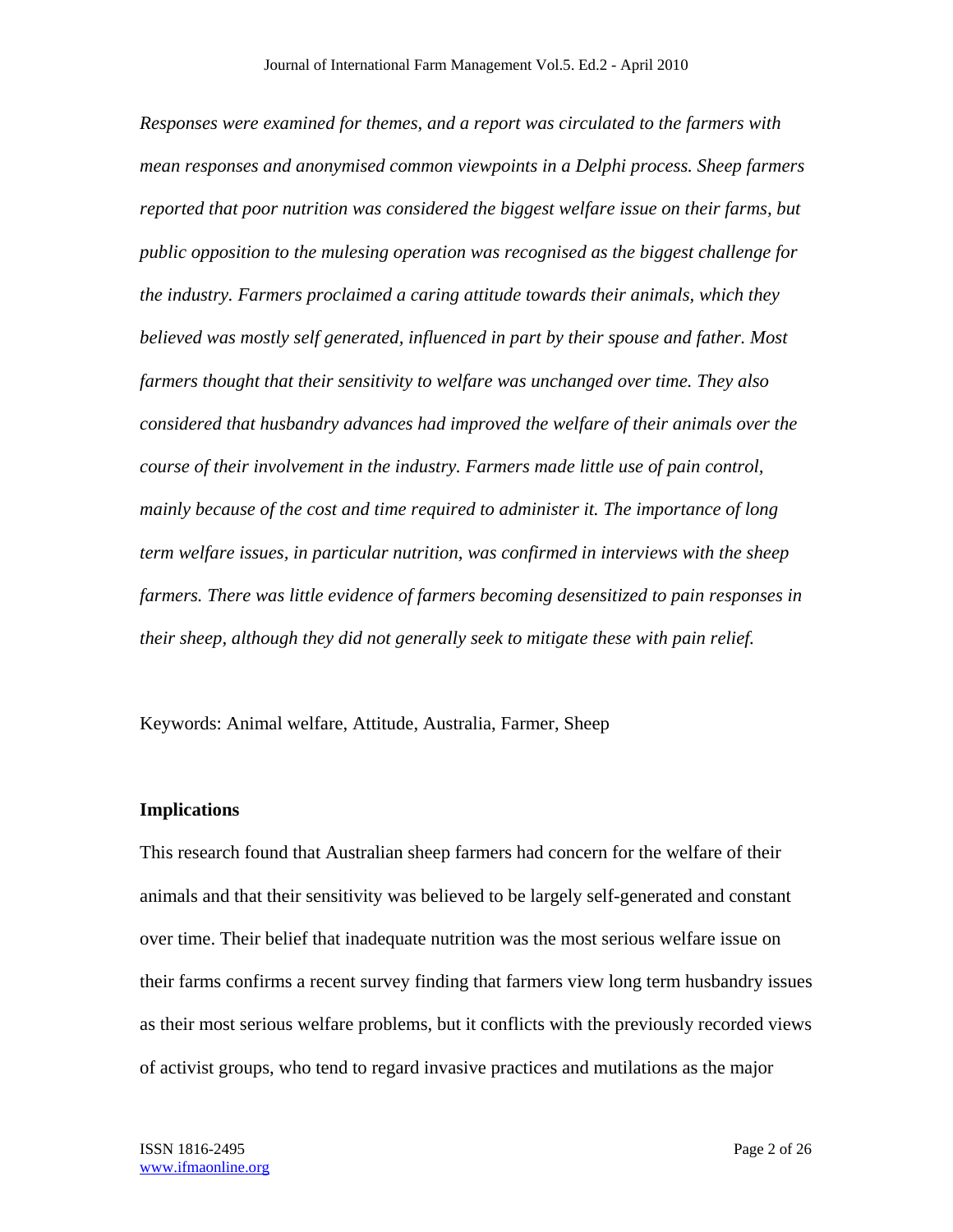issues. Activist groups may be influenced by this in their choice of campaign focus. The lack of use of pain relief is a source of concern given the previously-reported view in Australia that it could play a major role in improving the welfare impact of potentially aversive procedures.

## **Introduction**

The Australian sheep industry contains many extensive farms, which are acknowledged to have different welfare issues compared to intensive sheep production farms (Goddard et al., 2006). The public perception that extensive farms are naturally better for animals may be driven by media misconceptions and be inaccurate (Goddard et al., 2006). In a review of sheep welfare issues in Australia conducted by scientists and industry/welfare groups' representatives in 2002, it was reported that the industry had received little attention from animal welfare groups, but that this was likely to change (Cronin et al., 2002). Five priority welfare issues were identified: land transport; emergency planning during live export; mortality of lambs, and adults post-shearing and during transport; mulesing and stockmanship. Of less importance were environmental planning (for drought, fire and flood); disease control; mortality during live export as a result of salmonellosis, inanition, etc; feedlots; predation; and husbandry procedures: castration, shearing, dipping and tail docking. A subsequent review conducted in 2005 of welfare priorities for sheep production in Australia compared the views of seven stakeholder groups identified for the industry: farmers, livestock transportation representatives, veterinarians, meat processors, animal welfare advocates, animal welfare scientists and government officers (Phillips et al., 2009). Differences in opinion were evident between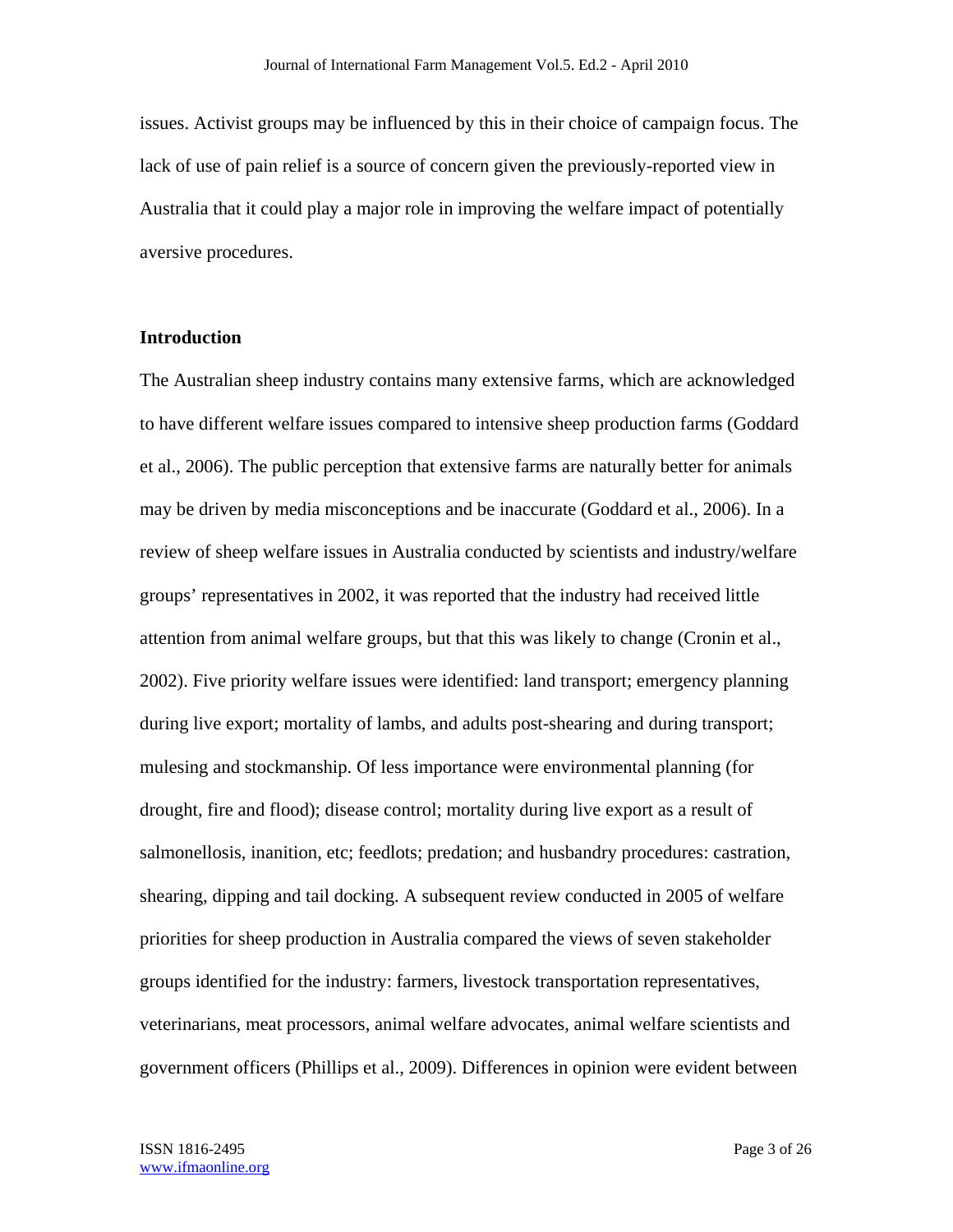respondent groups, with animal welfare advocates tending to focus more on painful procedures more than those with direct involvement in the industry. Mulesing (surgical removal of loose skin on the hindquarters of sheep) was rated as the most serious issue by animal welfare advocates, whereas other groups all rated parasite control highest, supporting the view of British hill sheep farmers that ectoparasites are the most serious health issue that impacts on welfare (Waterhouse et al., 2003). The use of pain relief during routine aversive husbandry procedures, rather than the method, was believed to have significant influence on the welfare impact. As evidence of the impact of activist groups on painful procedures, a recent campaign by the activist group, People for the Ethical Treatment of Animals, resulted in a decision by the Australian wool industry representative body to terminate mulesing in Australia by the end of 2010. The focus of activists' attitudes on painful procedures is also evident in Europe. In a survey of Belgian citizens and farmers on their beliefs about contributors to animal welfare one of the biggest differences was the citizen's much stronger belief than farmers that avoidance of pain is essential for good welfare of farm animals (Vanhonacker et al., 2008).

This incongruity between the perceptions of the major welfare issues by members of the welfare groups (painful procedures) and livestock farmers (long-term husbandry issues) (Phillips et al., 2009) could derive from several factors. Farmers could have become desensitized to exhibitions of pain by their animals. Alternatively welfare advocates could focus on painful procedures because of their appeal to the public, who may have little understanding of husbandry systems, or they themselves may lack an adequate understanding of the welfare implications of different husbandry practices or they may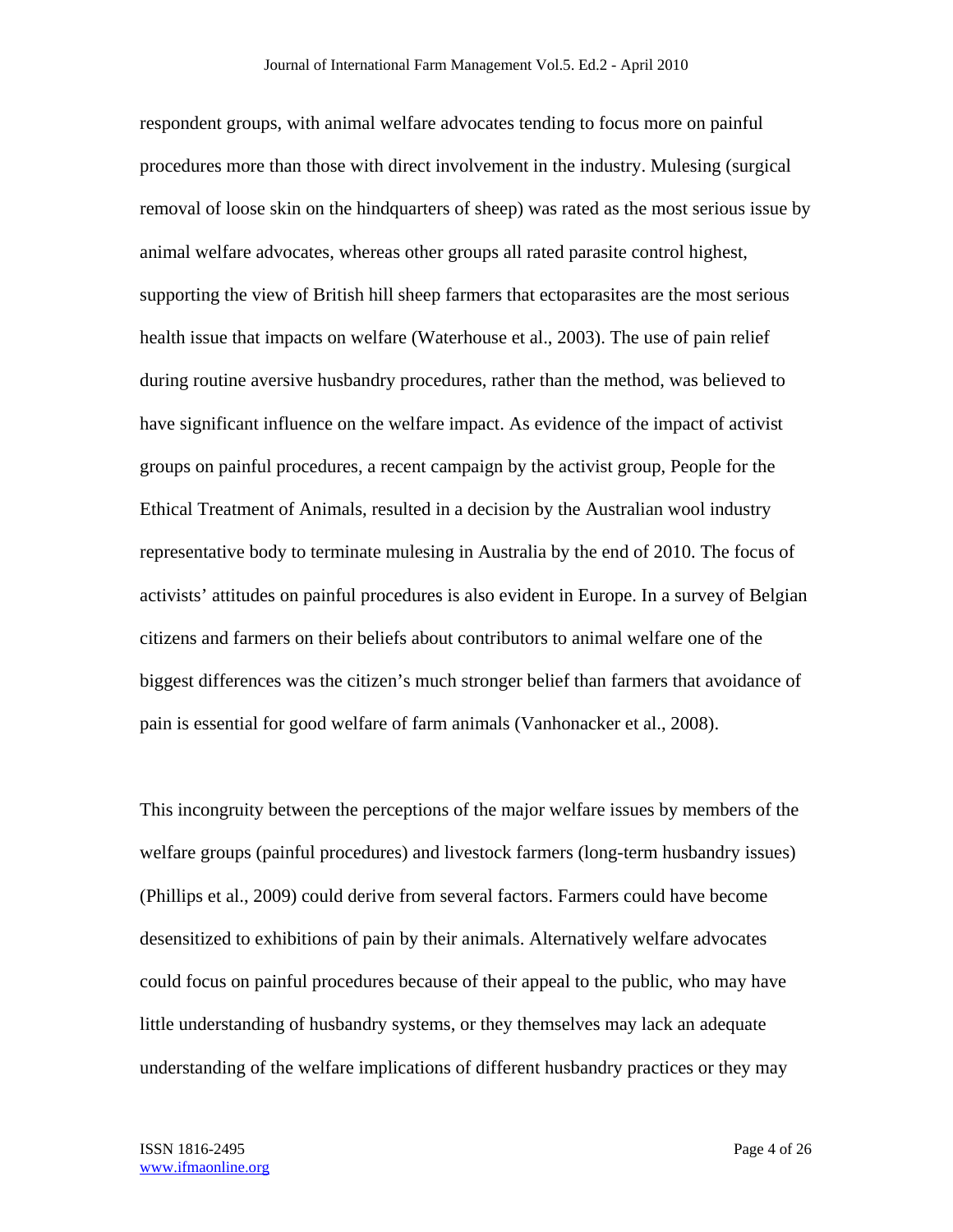view painful procedures as easier to change than long term issues. A series of interviews with Australian sheep farmers was conducted to explore their attitudes to the welfare of sheep on their farms, how their sensitivity to welfare issues, and in particular painful procedures, had changed over time, how it was influenced, and their attitude to the use of pain relief during husbandry procedures.

## **Materials and Method**

A sample of Australian sheep farmers was selected for on-farm interview, in order to determine their attitudes to welfare issues. The sample was obtained using contact details of suitable farmers provided by the main industry body, Meat and Livestock Australia (MLA), and also through personal contacts. Farmers were chosen by MLA on the basis of their leadership in livestock production, their geographic distribution and their willingness to receive a visit. MLA staff sent out an explanatory, supportive letter to 22 farmers identified as suitable, requesting that those who did not want to receive a visit should notify them. No responses were received. Farmers were told that the study aimed firstly to investigate attitudes of sheep farmers to animal welfare and secondly to learn more about how sheep were managed in their production system, the latter being necessary for the research team to adequately interpret the former. Care was taken to ensure that farmers were not aware of any preconceived hypotheses about the major welfare concerns. Following receipt of the contact details from MLA the research team sent an e-mail to 19 farmers outlining the study and proposing a date for the visit, with three farmers being considered unsuitable because of their location. Five farmers did not reply to this e-mail and were not contactable by phone. All other farmers indicated that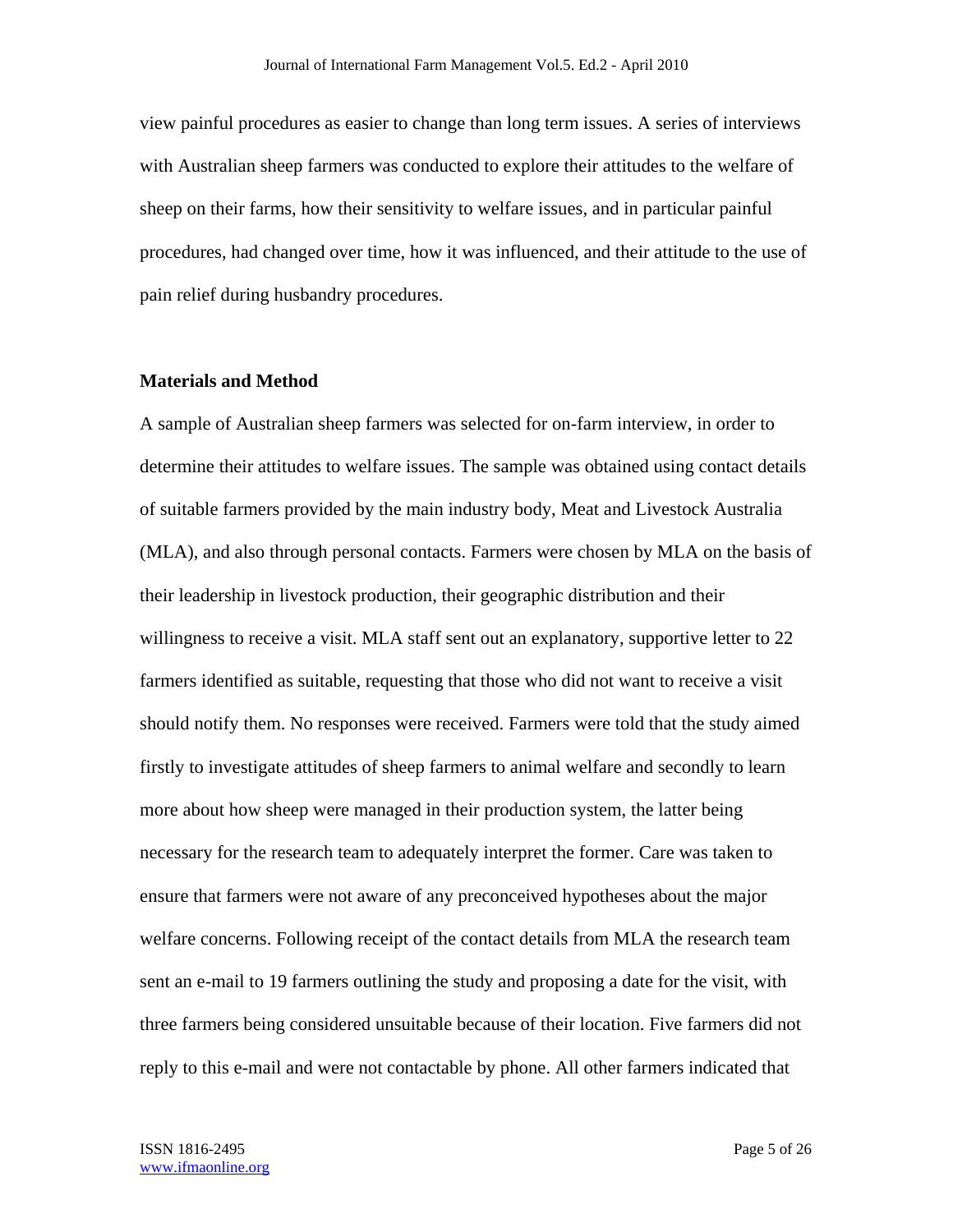they were willing to receive a visit, with a follow-up phone call made where necessary. Two farmers wanted to be visited but it was impossible to arrange a mutually acceptable time. Twelve farmers from the original MLA list were therefore visited. In addition, 11 farmers were added following personal recommendations by other farmers or government officers, making 23 in total. One farmer was visited but not interviewed due to time constraints. The final nominated sample was therefore 22 farmers, including seven from New South Wales, one1 from Victoria, eight from South Australia and six from West Australia (approximately representing the national distribution of sheep farmers [AWI, 2006]). In all cases the oldest male member of the household, who actively managed the farm, had been identified as 'the farmer' and was interviewed, except for two instances of joint management by father/son and brothers, who were separately interviewed, and two instances where the identified 'farmer' was female. To preserve anonymity, all respondents are referred to as masculine.

Visits were conducted from January to April 2008. They usually commenced in the late afternoon/evening, spending time with the farmer and his family in the evening to gain their confidence, seeing the farming operations the following morning and finally conducting the interview. Prior to each interview the interviewee was provided with an information sheet concerning the survey, which detailed the objectives, informed them that they could withdraw at any time and who they could complain to in the event of dissatisfaction. Interviewees signed a disclaimer to acknowledge that they had read the information sheet and confirming that the results would remain confidential, that they waived the right to any payment and that they could withdraw at any time. The survey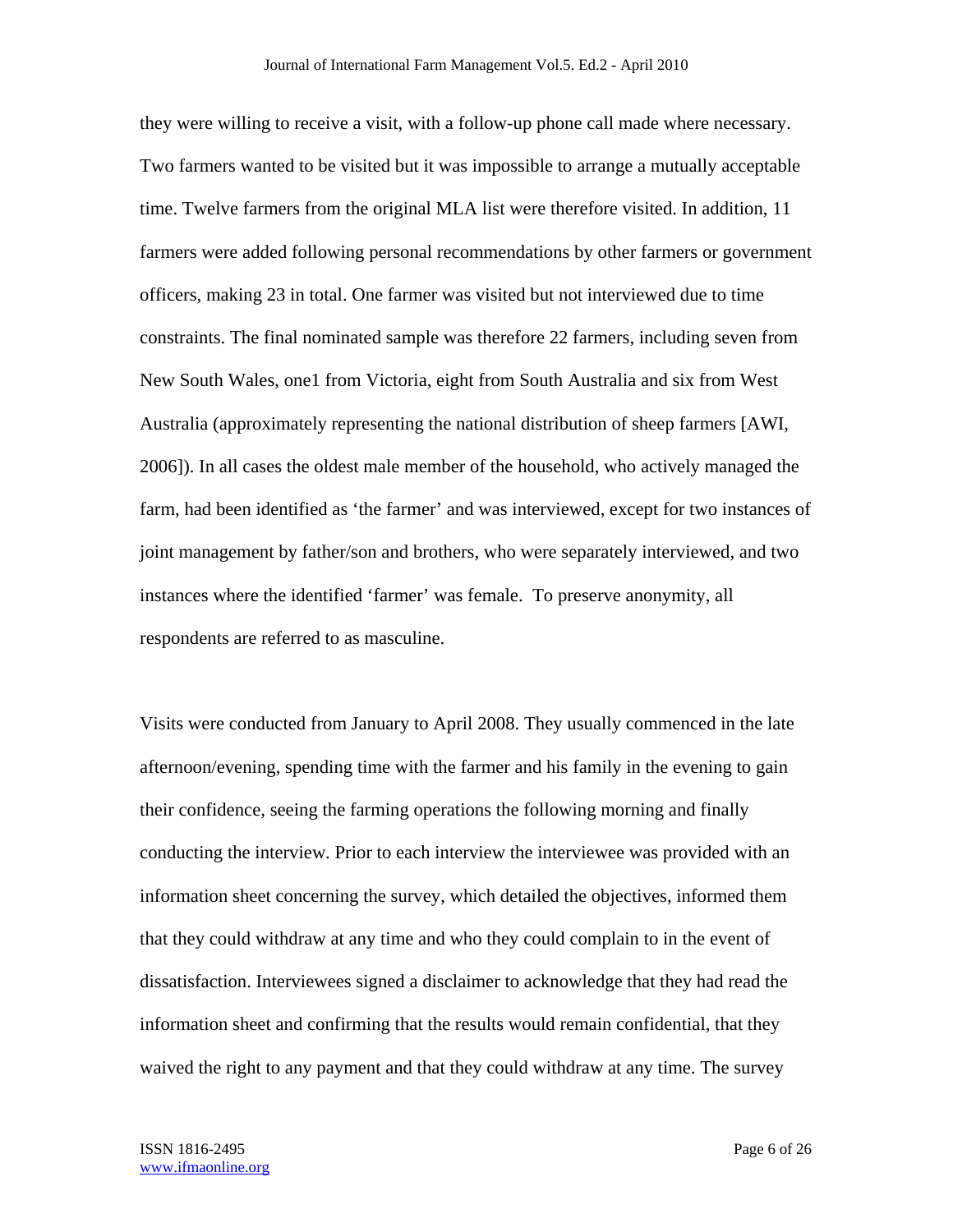method was approved by the University of Queensland Human Ethics Committee (license number 2007001754). Each interviewee was provided with a T-shirt from the Centre for Animal Welfare and Ethics, University of Queensland.

During the interview a semi-structured questioning procedure was followed, with initial questions obtaining background information from the farmer: the size of the breeding ewe flock and its genotype, land area, length of involvement in the industry and extent of training. Subsequent questions addressed the interviewees' sources of information about animal welfare issues<sup>1</sup>, the major welfare issues on their property (farmers were not asked to prioritise these in their answer, but the first mentioned was treated as the most important if they did not specifically mention that it was), major welfare issues for the Australian sheep industry, changes in their attitude over time and the reasons for this, external influences on their attitude, such as their partner, father or children, the impact of husbandry and other changes on animal welfare, and their attitude towards pain control for invasive procedures. The majority of the farmers answered the questions in approximately this order, but given the semi-structured nature of the questionnaire, deviations were permitted as considered expedient by the interviewer (CJCP). Questions were open-ended and sometimes participant-driven. The interviews lasted on average 45 minutes, range 30 to 90 minutes, and were recorded in note form by one of us (APP) and later transcribed *verbatim* into electronic form using voice-to-text software, with additional notes and recollections from the interviewer. Following the interviews, farmers were anonymised in a report and given pseudonyms using a list of common names of

 $\overline{a}$ 

<sup>&</sup>lt;sup>1</sup> Where necessary, welfare issues were defined as events which could adversely affect sheep at any stage in their life.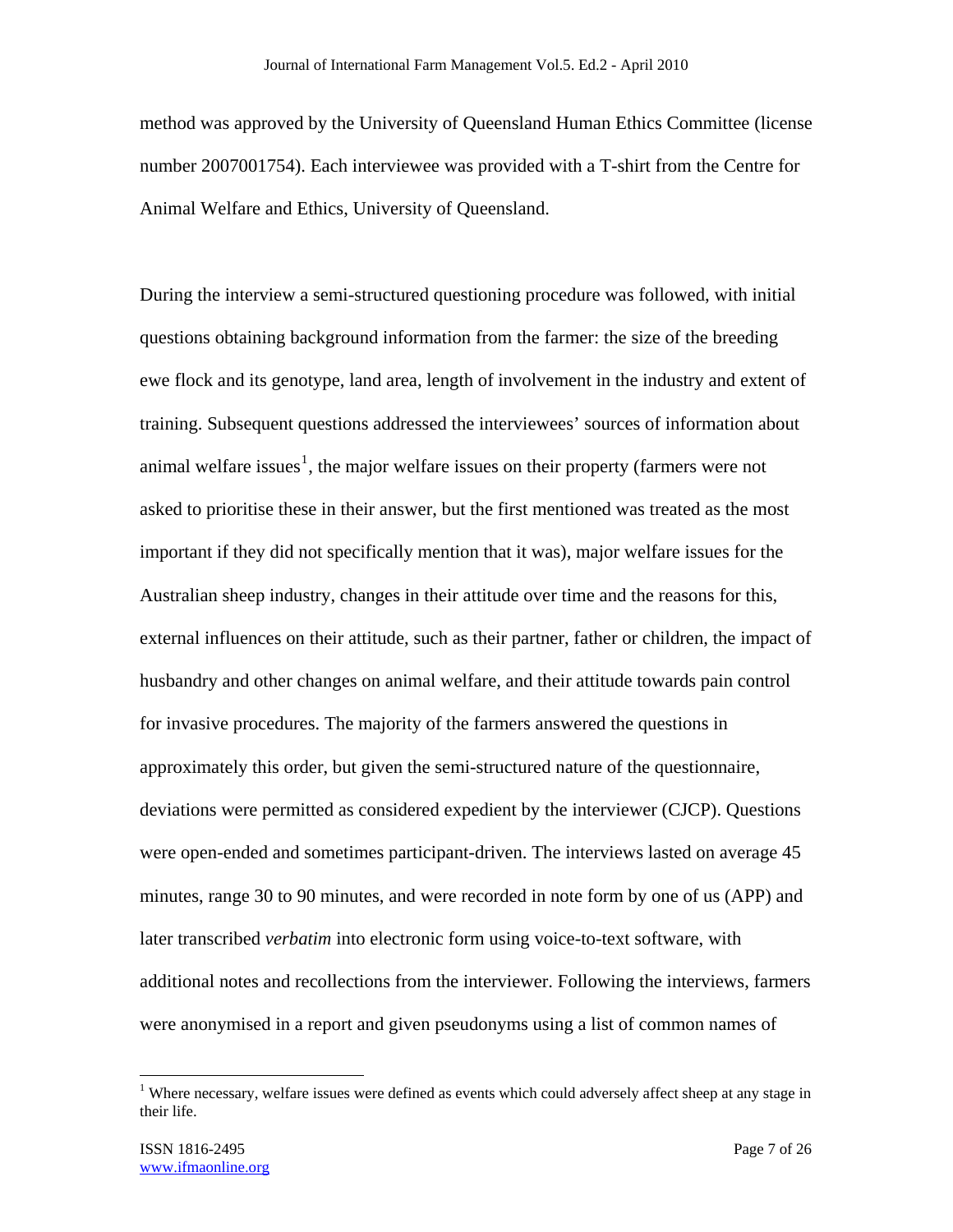boys born in Australia in the 1960s (Anon, 2008a), which were randomized using a random number generator. The interview records were examined by the project team for themes pertaining to the farmers' interpretation of the major issues, values and influences on attitudes of the farmers. Responses were coded, often qualitatively. The report was then circulated to each farmer, who were informed of their pseudonym and given the opportunity to change any comments attributed to them, or to make further comment if they wished. Three farmers clarified their comments and no farmers offered new comments.

## **Results and Discussion**

#### *Background information*

Mean farm size was 4370 (SEM 450.0) ha and total number of breeding ewes 3044 (SEM 436.7), indicating that the sample was of relatively large Australian farms (Anon, 2009). All were privately owned. The mean duration of time spent by the farmer in livestock farming was 31 (SEM 2.88) years. Most of the farmers (88%) had been brought up on a farm. Regarding training in livestock production after leaving school, the most common form of education was short courses, which was the highest level of training achieved for 47 % of farmers. The highest level for 18% of farmers was a diploma, 12 % a first degree, 6 % a Master's degree and 6% a PhD. The remainder, 12%, had only learnt about livestock on farms, with no formal training. The sample population was therefore of similar age (47, assuming a mean entry age of 16, compared to a mean of 54 for sheep farmers in Australia, [Anon 2008b]) but was better educated than the average Australian sheep farmer (42% being tertiary qualified, compared to 23% of Australian sheep farmers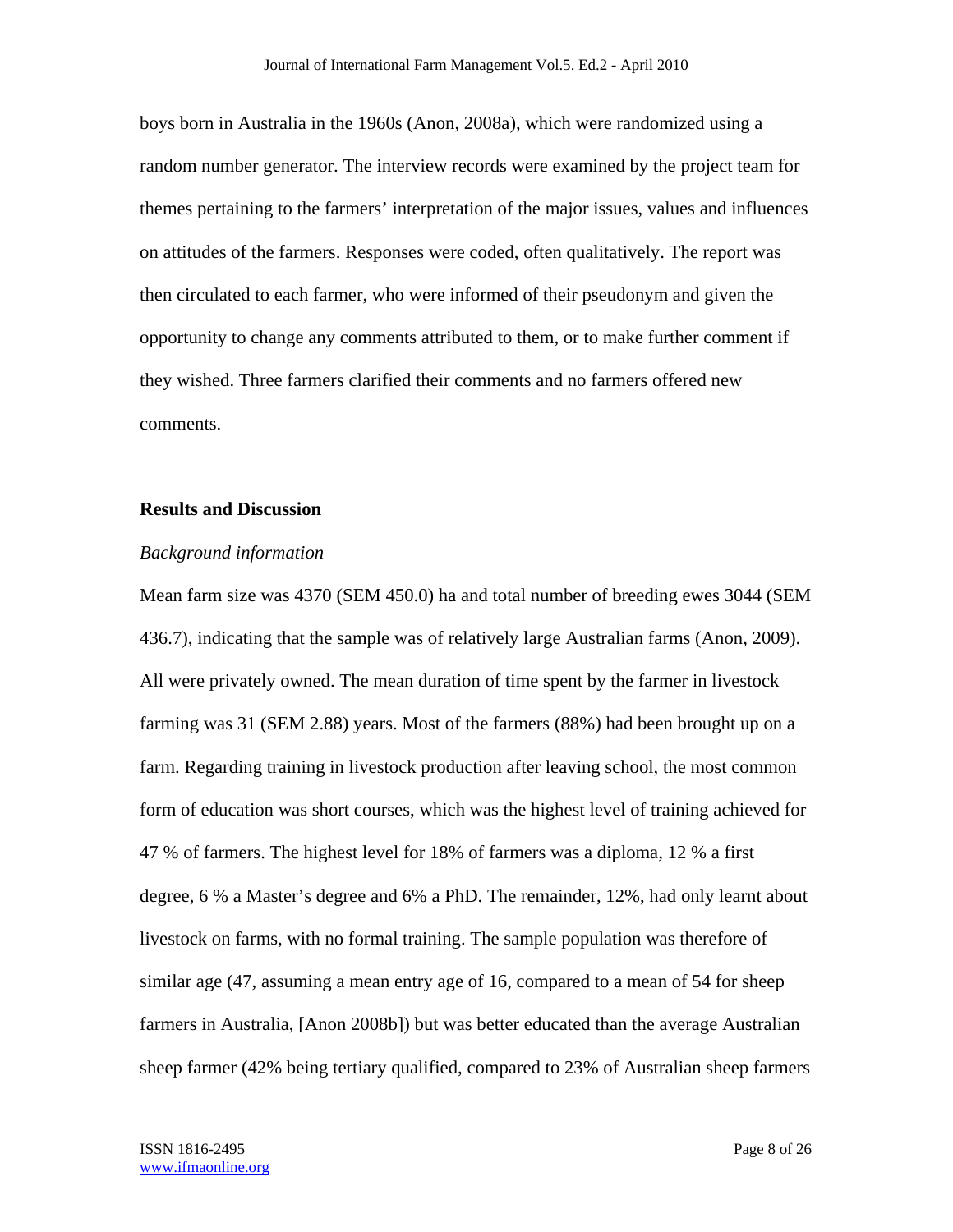[Anon, 2008b]). This was believed to increase the reliability of the survey, with interviewees likely to be more knowledgeable about the industry.

## *Sources of information about animal welfare*

The main sources of information on animal welfare and the proportion of farmers citing them were: radio (76 %), newsletters from the industry body (65 %), rural newspapers (53 %), popular press (29 %), consultation with other farmers (18 %), television (12 %), workshops and courses (6 %), consulting services (6 %) and their own experience (6 %). In relation to discussions with other farmers, Graham believed that "there is more communication between farmers nowadays, there used to be more competition and rivalry and now people help each other. In the past you didn't tell people if things went wrong". However, Ian found sharing information with farmers who had problems difficult. There was an acknowledgment by many farmers that the 'bottom 5%' of farmers brought the industry into disrepute, and discussion about how they could be encouraged to manage their sheep better. Some favored talking to them, recognizing that peer pressure may be most effective, but others, such as Ian, thought that they were reluctant to learn in this way; a small minority favored reporting them to the RSPCA. Both Peter and Mark commented that bad farmers leave the industry. Tom believed that the availability of advice had increased considerably. Jason thought that it was important to use the information on animal welfare to predict what the market would require in ten years time.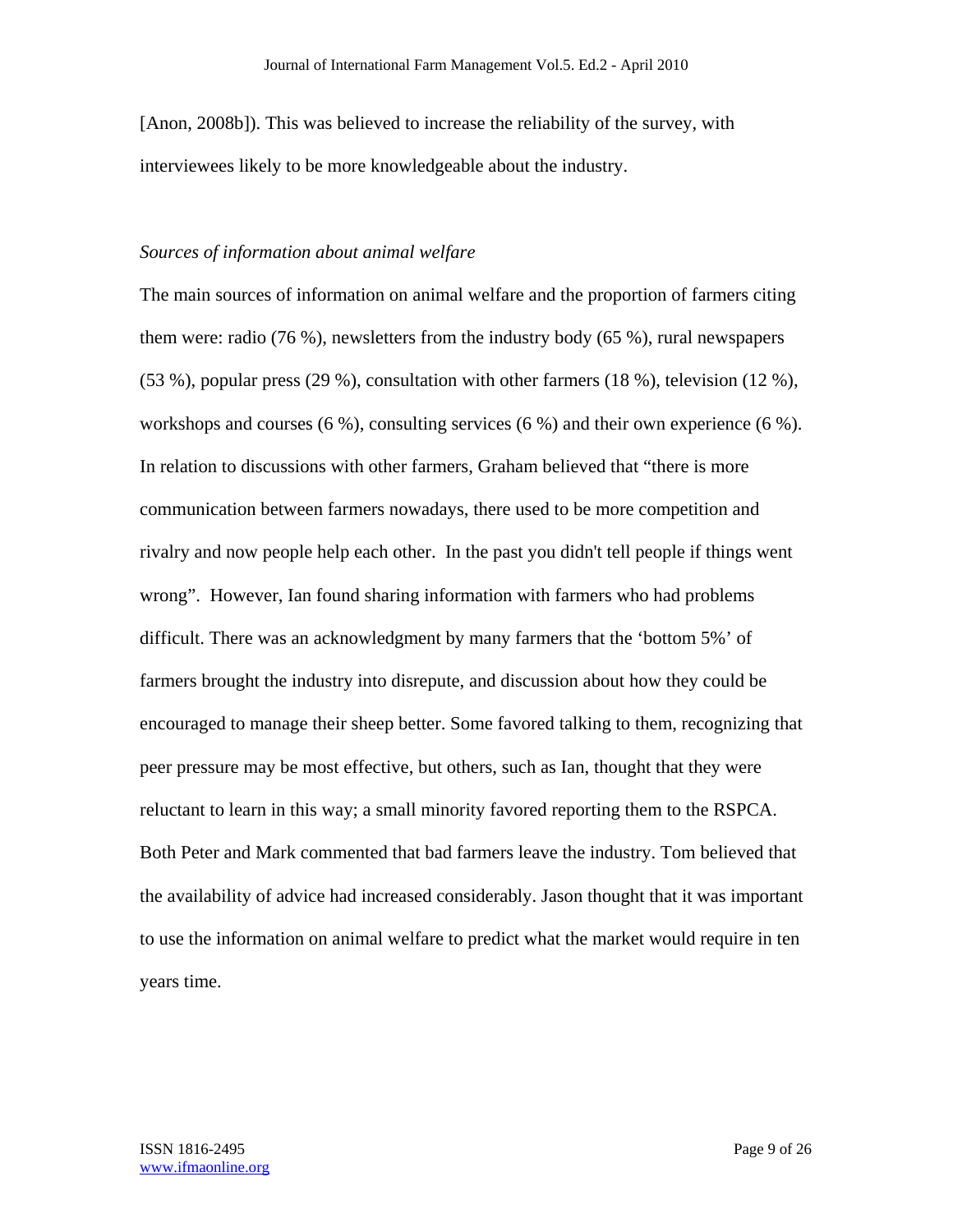## *Welfare issues on interviewees' farms*

The most serious animal welfare issues on the interviewees' farms, as judged by the number of farmers nominating them were nutrition, fly strike, drinking water availability and intestinal parasites, followed by mulesing, general health issues and low management input, with stress, footrot, lamb survival, long distance transport and predation nominated by one farmer (Table 1).

**Table 1. Reported major welfare issues on sheep farmers' own farms and for the Australian sheep industry, with number (and %) of respondents** 

|                         | Own farm | Australian sheep industry |
|-------------------------|----------|---------------------------|
| Nutrition               | 13 (59)  | 8(41)                     |
| Mulesing                | 3(14)    | 10(45)                    |
| Health                  | 3(14)    | 0(0)                      |
| <b>Stress</b>           | 1(5)     | 0(0)                      |
| Low management input    | 3(14)    | 0(0)                      |
| Intestinal parasites    | 7(32)    | 5(23)                     |
| Flies                   | 8(36)    | 4(18)                     |
| Water                   | 7(32)    | 0(0)                      |
| Footrot                 | 1(5)     | 0(0)                      |
| Lamb survival           | 1(5)     | 2(9)                      |
| Long distance transport | 1(5)     | 5(23)                     |
| Predation               | 1(5)     | 1(5)                      |
| Slaughter               | 0(0)     | 1(5)                      |

A mean of 2.1 issues was raised by each farmer. Bias in this result is considered minimal because farmers had no incentive to emphasize any particular issue, other than perhaps to minimize the importance of issues that would be expensive to address. Nutrition is a much greater expense on farms and would therefore be more expensive to change compared with, for example, pain relief for invasive procedures. Therefore the suggestion that nutrition was the biggest welfare issue demonstrates that it was possible in the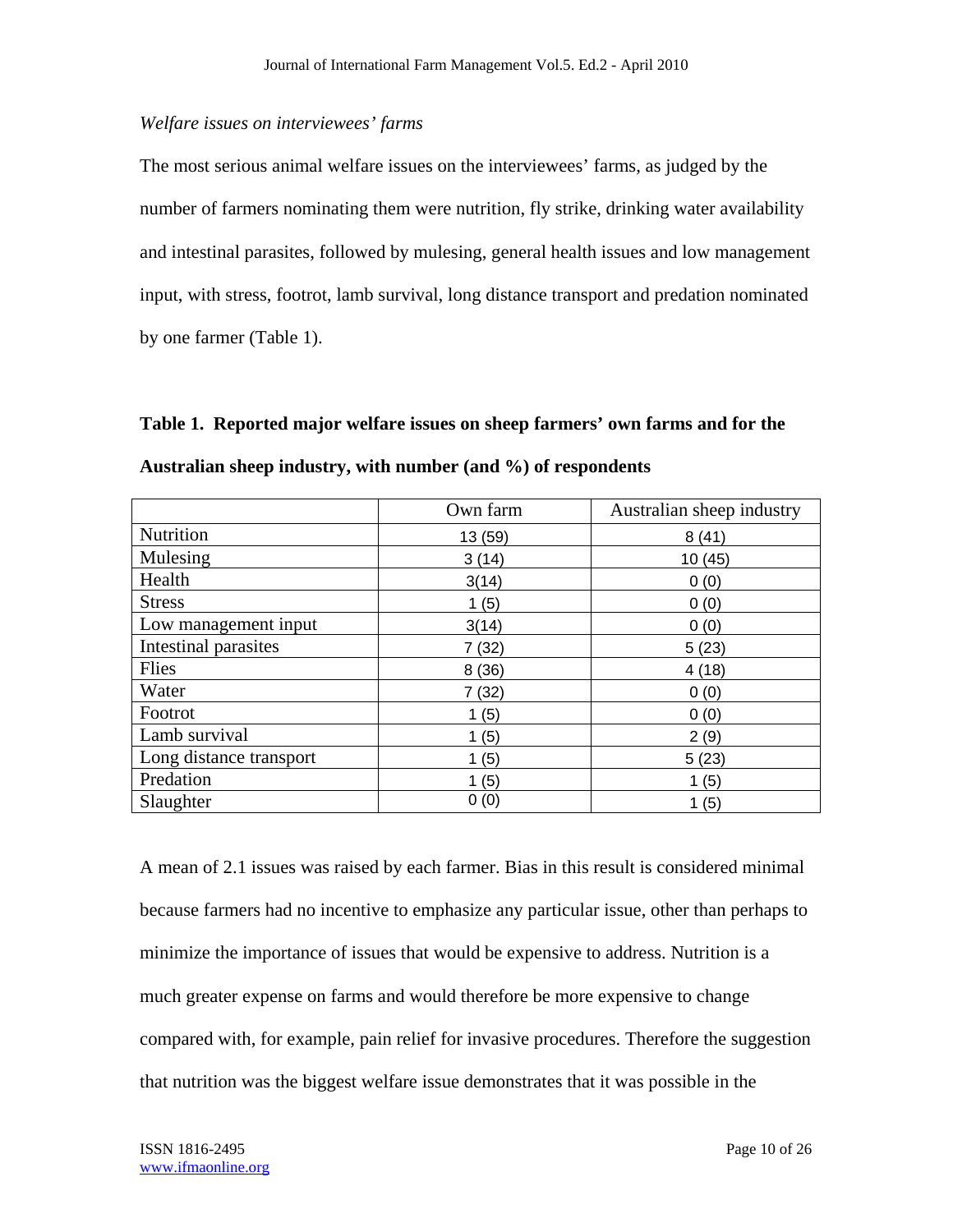interviews to obtain an accurate understanding of farmers' beliefs. Any bias that emphasized low cost solutions to welfare issues was not evident.

Nutrition was the most common primary welfare issue for 37 % of farmers. Four farmers believed that by lowering stocking rates at pasture, they could reduce the risk of undernutrition caused by drought and avoid having to purchase expensive concentrate feed. Overstocking moved them "out of their comfort zone", according to Geoffrey. However, Tom, recognizing the delicate balance between stocking density and profitability, believed that "if you are not worrying about feeding your sheep, then you probably don't have enough". For wool farmers the restriction in wool diameter when sheep are in drought (Thompson and Hynd, 1998), resulting in potential downgrading of the wool because of reduced staple strength, encouraged them to mitigate the nutritional effects of drought. Stephen favoured running a prolific flock to enable him to build stock numbers up rapidly after destocking during a drought. A recent survey of major sheep welfare issues in Australia found that food supply was rated important but not in the top five issues (Phillips et al., 2009). A high mortality in a live export shipment just before that survey may have influenced reported priorities, just as the on-going drought in many of the sheep production regions of Australia may have influenced findings in this survey. However, the prevalence of nutrition as a major welfare issue has been recognized elsewhere. In a review of the welfare of sheep in extensive British farms, Goddard et al. (2006) identified nutrition of the pregnant ewe as a major concern.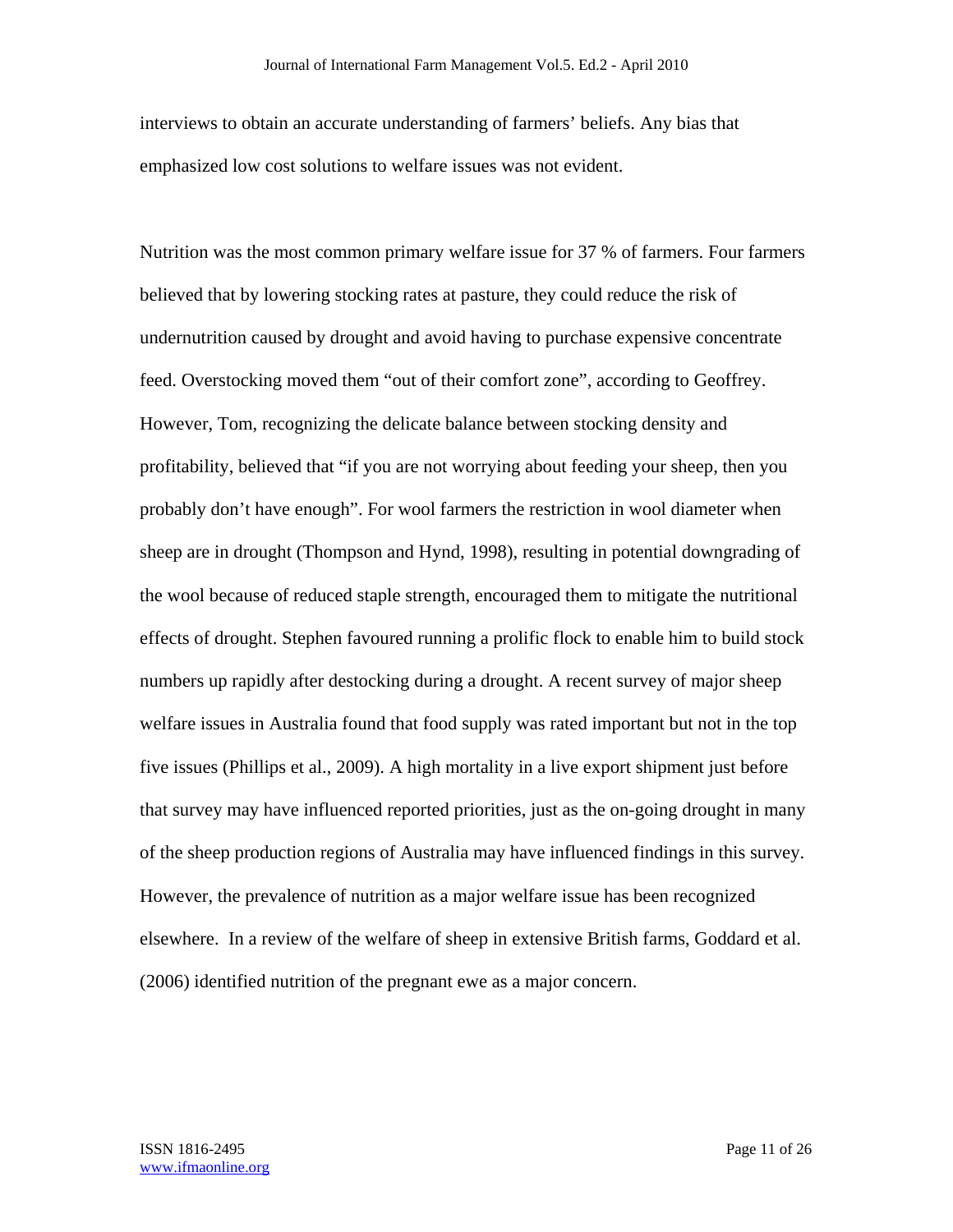Many farmers emphasized the close link between welfare and productivity, commenting that happy sheep are productive and farmers didn't want to see them suffer. In a survey of Scottish sheep farmers there was broad agreement in the ranking of perceived welfare and productivity impacts from ectoparasites (Morgan-Davies et al., 2006). Productivity impacts were generally rated as less severe than the welfare impacts, demonstrating that most farmers could distinguish between the two. However, in this survey Jason had difficulties understanding the term 'poor welfare' which he associated directly with unproductive sheep. The close link between farm profit and maintaining Australian sheep in optimum body condition, neither too fat nor thin, has been demonstrated in a comprehensive simulation model (Kingwell, 2002).

General health issues varied and were specific to the farm in question. They included intestinal parasites, flies, pneumonia, joint ill and seed penetration into the skin, each stated by one or two farmers. In total, these comprised 41 % of the primary welfare issues nominated by farmers. The importance of health issues has also been reported by Scottish sheep farmers (Waterhouse et al., 2003).

Mulesing received limited support as a welfare issue, and farmers generally believed that its importance had been exaggerated by the public. For example, John said that "mulesing is only an issue because of public pressure; and sheep have got a lot more serious issues in life, especially in the last few years when nutrition has been important". Anthony believed that "the pain and suffering in fly strike<sup>2</sup> is much worse than the short-term pain that I see due to mulesing and tail docking". Hence several farmers, including Philip,

 $\overline{a}$ 

<sup>&</sup>lt;sup>2</sup> Authors' note: cutaneous myiasis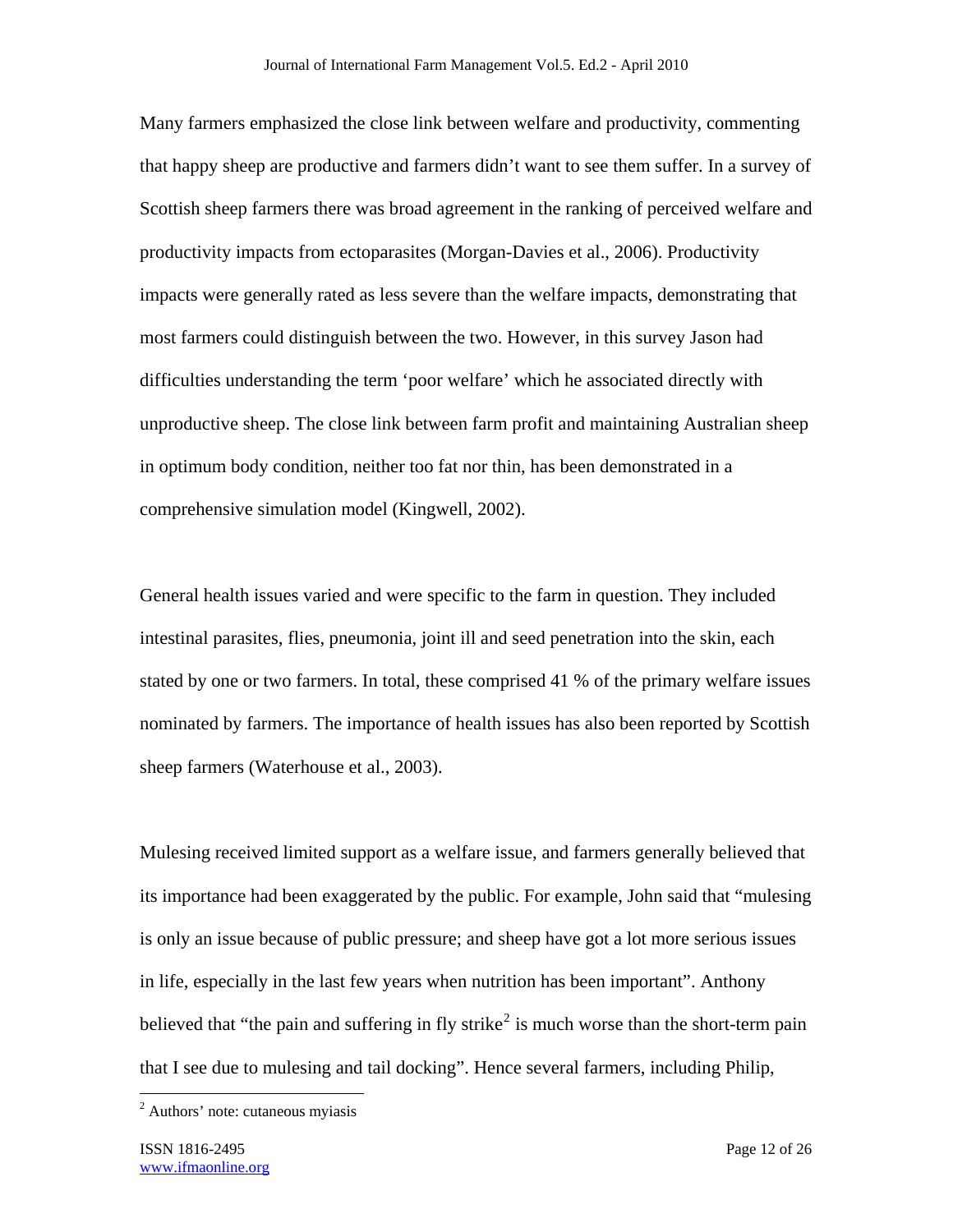believed that sheep welfare would be worse without mulesing, not only because of increased breech strike, but also because of a greater number of skin cuts at shearing. Anthony thought that tail docking was more painful than mulesing, especially if the rubber ring was used. However, several farmers reported that they disliked mulesing their sheep and in some cases their wives or children refused to do it.

Some farmers were trying to breed sheep that did not require mulesing, with bare and wrinkle-free breeches. Both Gregory and Stephen focused on bare breeches, in the latter case because he found it difficult to get shearers to shear sheep with wrinkles on their hind quarters. He was breeding sheep with loose skin on their brisket, since the shearers' blade could follow a wrinkle if the skin was loose. However, he was trying to avoid wrinkles on the shoulders because they retain moisture easily, whereas wrinkles on the side of the sheep allowed water to run off. Although he still mulesed his sheep, he was taking much less skin off, perhaps 40 % less than when he had sheep with many breech wrinkles. He believed that it would take ten years of breeding before farmers had sheep that were sufficiently bare in the breech to enable them to stop the operation. However, Neil believed that farmers would not wait for welfare problems to happen, they would leave the industry. Colin and Philip were both aiming to reduce the suint content of wool, by reducing the sweat to grease gland ratio, although they conceded that sheep in hotter parts of Australia would need to maintain sweating capacity. Colin admitted to feeling "a sense of hopelessness if I cannot conduct the mulesing operation because some of my flock will get fly strike". He did not want to use fly-controlling chemicals because it would tarnish the 'clean, green' image of wool and the possible buildup of resistance.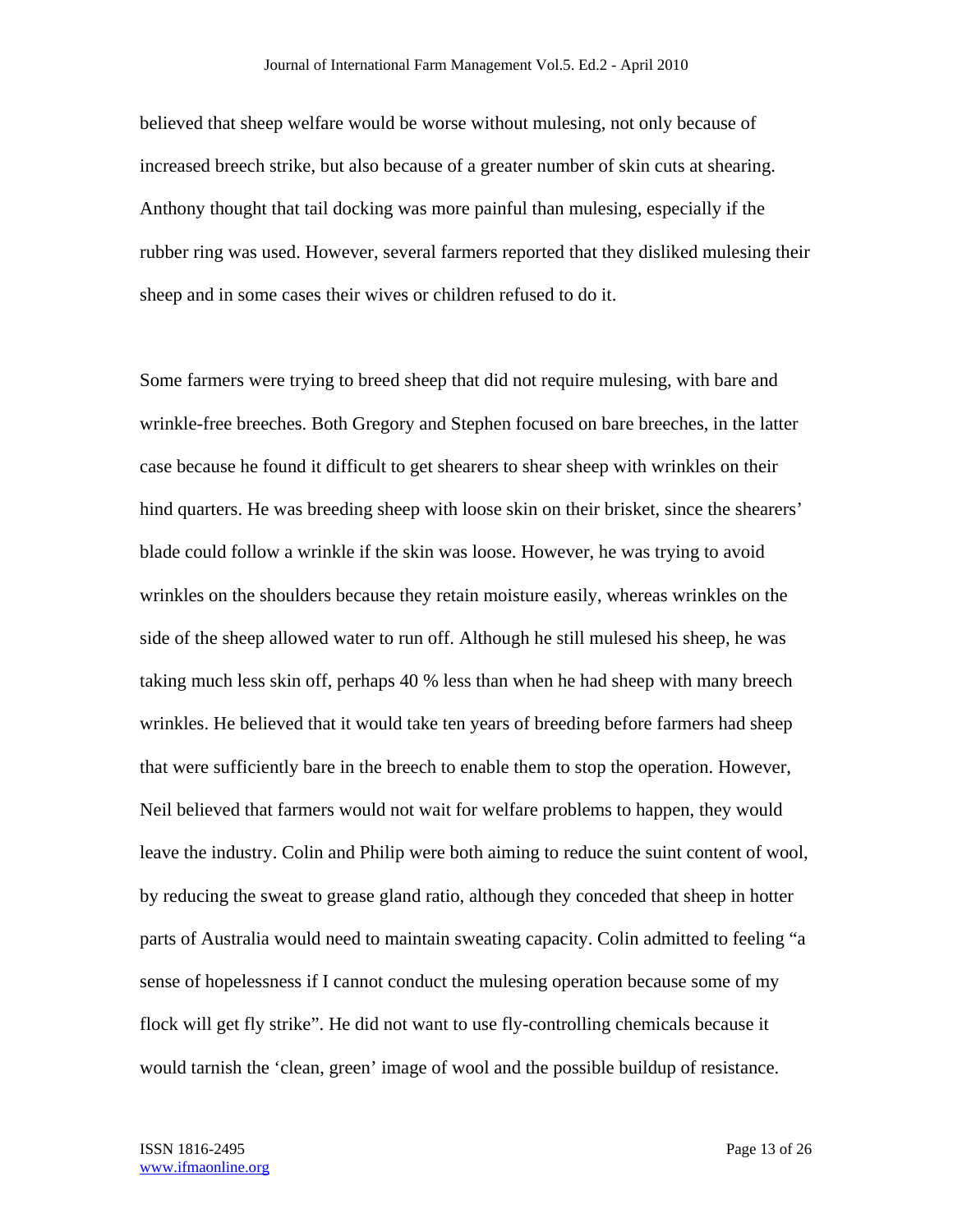Similarly two farmers cited the buildup of resistance as the major concern in relation to intestinal parasites. However, several farmers had bred sheep with good worm resistance, which they believed to be due mainly to a better immune reaction. Many were now using a less radical mulesing operation, and anticipated reducing the amount of skin removed over the next few years as they moved towards wrinkle-free sheep.

Most farmers emphasized feeling a strong empathy with their stock. At least two admitted to being considerably stressed themselves by welfare issues. Mostly the stress was generated on the farm, for example Barry said that "if animals are suffering you agonize about them and worry". Sometimes the stress came from pressure from government officials, for example in the case of David, whose farm was quarantined because of suspected footrot. Perhaps because of this stress, Anthony believed that "If an animal is severely sick I believe that the kindest thing to do is to kill it, I would rather put it down and not see it suffer any more. Farmers feel for their animals and when they find an animal that has been suffering for some time they feel bad." He acknowledged, with some apparent regret, that he breeds lambs just so that they can be killed, but he also said that he felt a sense of wonder at God's creation every time he saw newborn lambs. There was evidence of the sensitivity of some farmers to ethical as well as welfare issues, for example slaughter of lambs for meat production caused concern for Robert, who therefore preferred to look after sheep for wool production rather than prime lamb production. Robert was particularly concerned about predation of lambs, chiefly by foxes and birds (wedge-tailed eagles, ravens and crows).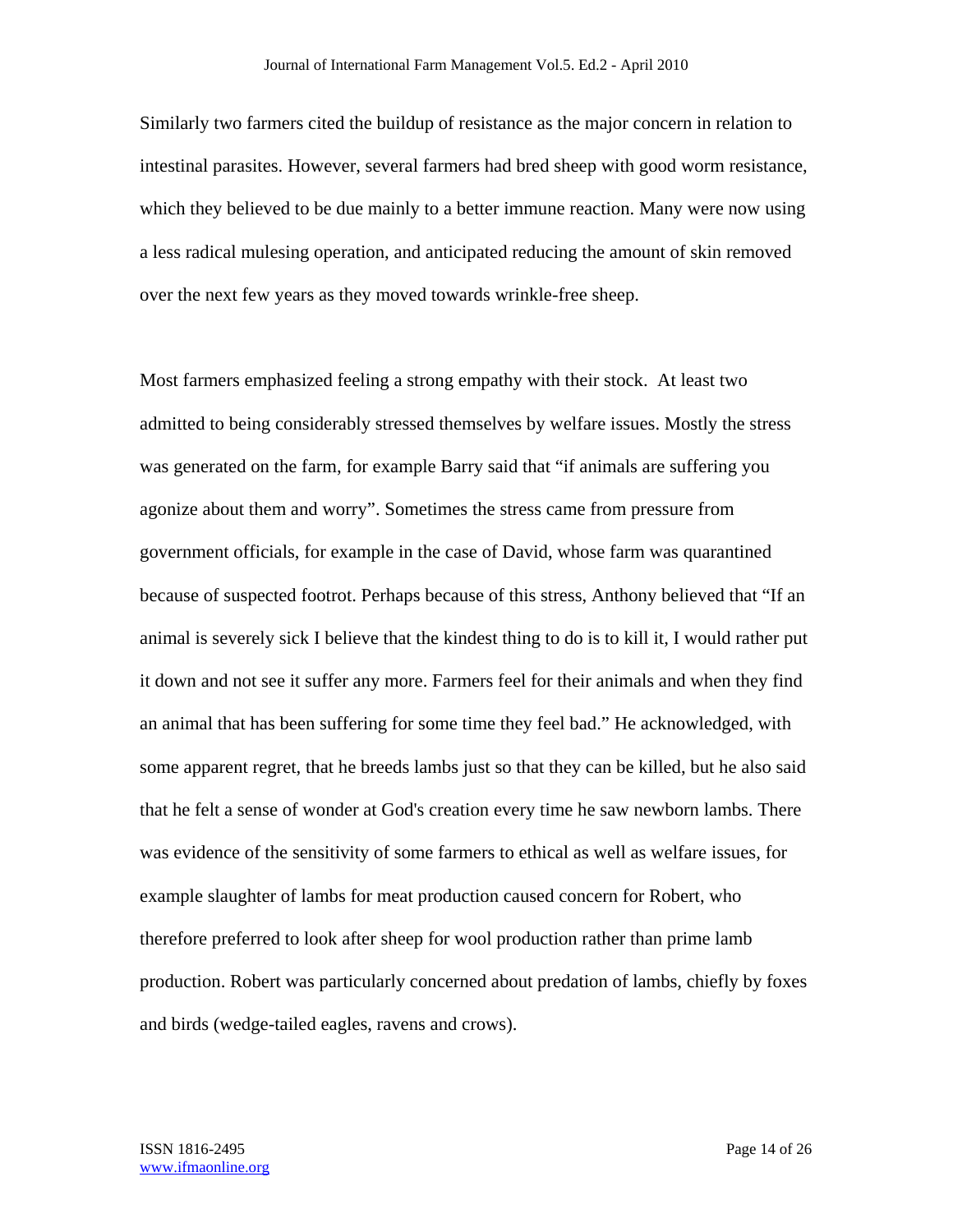Increasingly low management inputs, necessitated by a competitive industry, were a concern for some. Jason had a policy of breeding an easy care flock, which he acknowledged may challenge sheep, because it is based on survival of the fittest. Because of this, he believed that to improve welfare it is necessary to pay more attention to the selection of individual sheep and not just the whole flock. Conversely, Anthony believed that in relation to lambing, intruding often did more harm than good: "I'm not a midwife and it is best to let the ewes do their work".

## *Welfare issues for sheep farmers in Australia*

The most serious animal welfare issues for Australian sheep farms, as judged by the number of farmers' responses, were mulesing and nutrition, followed by intestinal parasites and long distance transport, then flies, lamb survival, predation and slaughter (Table 1). Of these flies and mulesing were mentioned as the most serious issue the most times (29 % of farmers). A mean of 1.9 issues were raised by each farmer.

Although many farmers raised the issue of mulesing and fly strike, most talked about their own farm experiences, and many emphasized that mulesing was a welfare issue primarily because it was the focus of public attention. Several commented that the clips that were being developed as an interim measure by Australian Wool Innovation (AWI, undated) were not believed to be successful by farmers, falling off in the fields, requiring extra handling of the sheep and creating a problem of plastic remaining on fields. There was also concern that more chemical treatments would be necessary after mulesing was discontinued, and this would tarnish the chemical-free image of wool and lead to the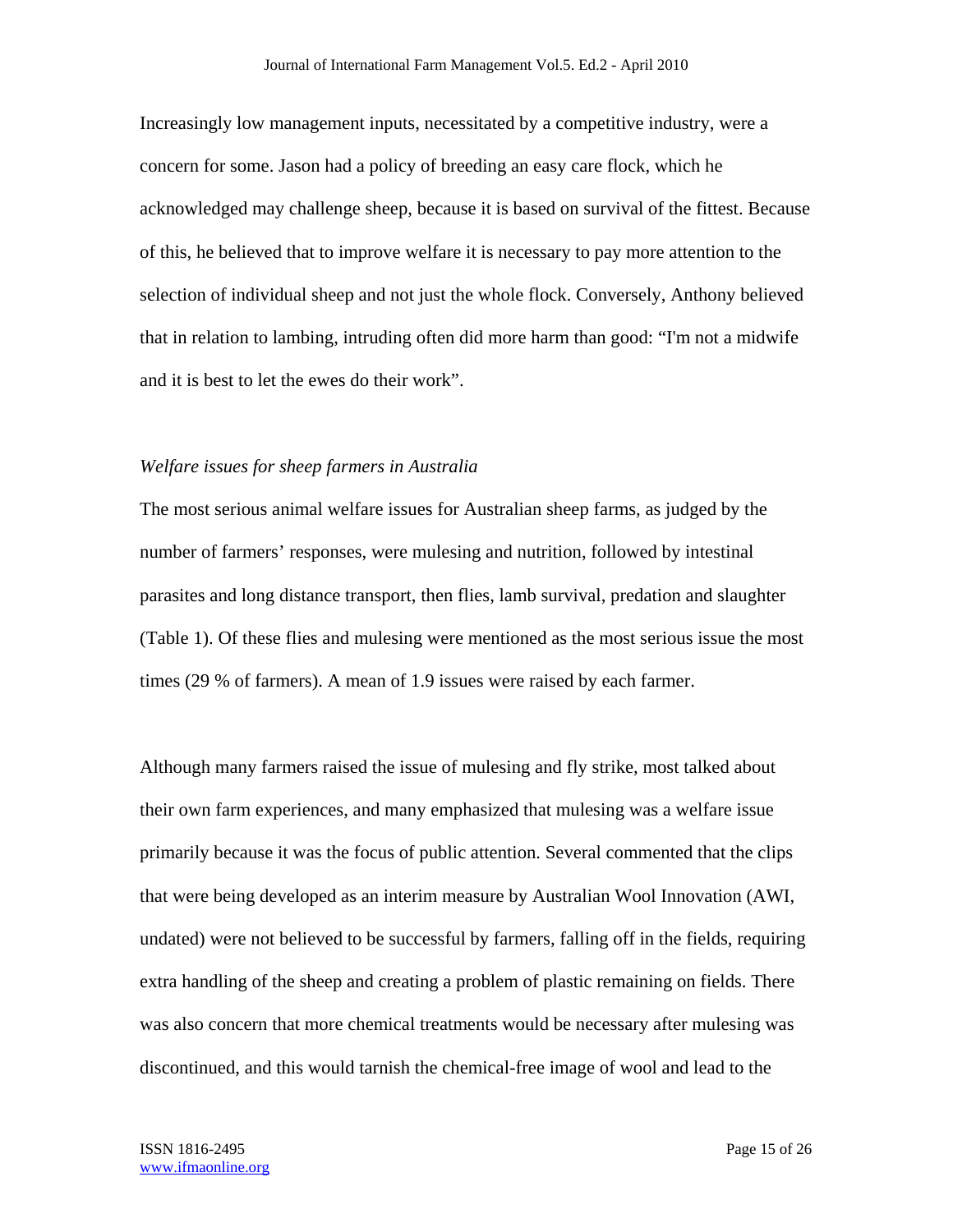development of resistance. The discomfort caused to sheep by faecal contamination of the breech area was a concern, as well as the accidental cutting off of the wrinkles by shearers. At a time when shearers were hard to recruit, the difficulty and longer time required to shear unmulesed sheep was a concern. Similar concerns about the availability of labour on British sheep farms have been reported recently (Morgan-Davis et al., 2006).

One farmer, Jason, believed that the primary problem was that Australian environmental conditions predisposed sheep to welfare issues, such as flystrike and predation, and that the control measures themselves, such as mulesing, were not welfare problems. However, the general perception was that mulesing and flystrike were the most serious issues facing the Australian sheep industry. Barry added that he liked keeping animals in a natural environment and would not like to work in a pig or poultry farm. Although reported by only a single individual, this view is at odds with the common perception that farmers are not interested in their animals' ability to live a natural life (Vanhonacker et al., 2008).

Fluctuating food supplies and the risk of undernutrition were perceived as major issues for the Australian sheep industry, especially at lambing time according to Robert. Neil was concerned that undernutrition was often very evident to the public, for example if the farm was near a busy road. Being easily avoided by purchasing feed, even if this was uneconomic, made some farmers, such as Neil, deplore those that allowed their stock to become undernourished. John added that supplementary feeding had the added benefit that sheep are regularly inspected. David thought that market pressures sometimes had adverse effects on sheep welfare and could, for example, prevent supplementary feed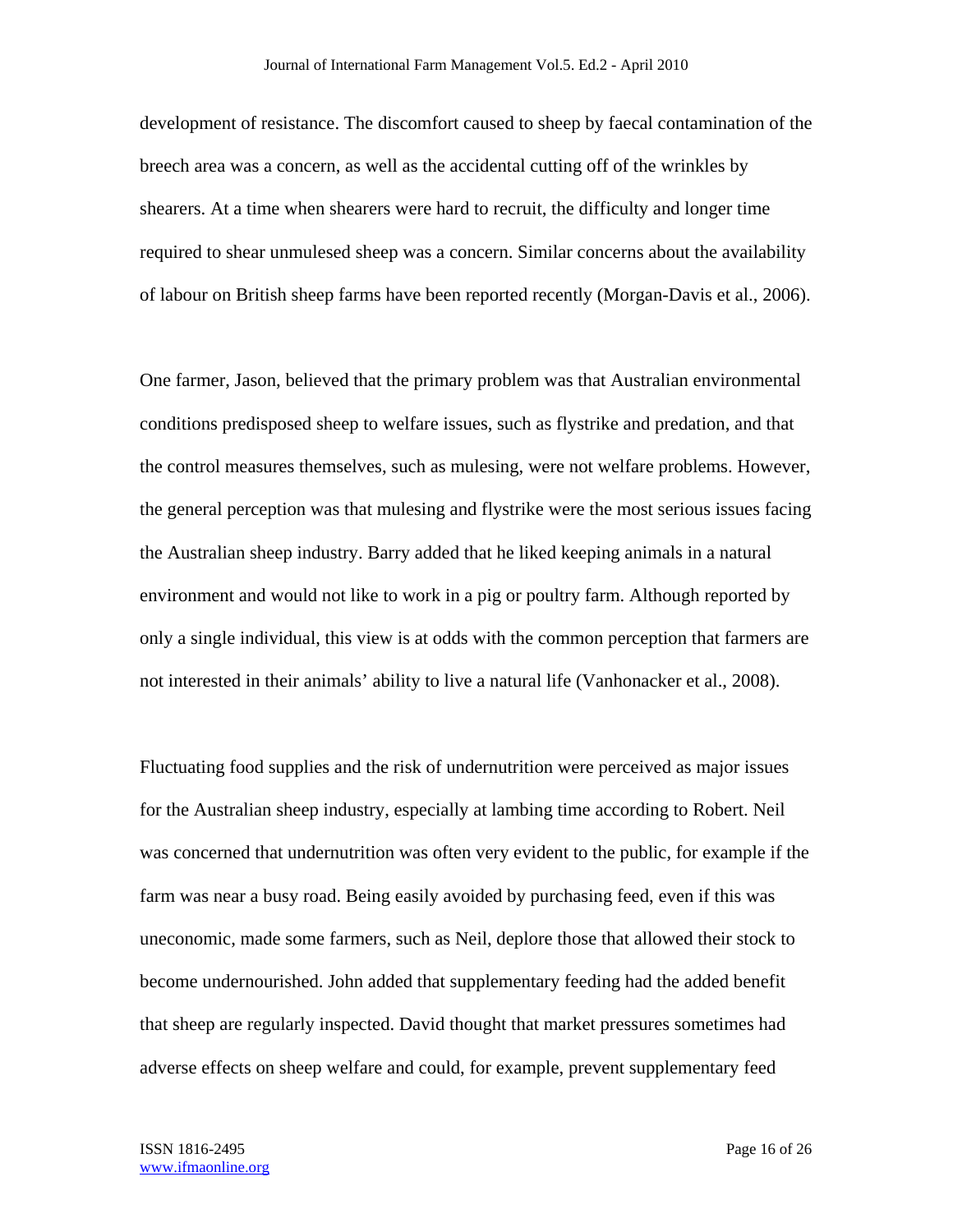being purchased. Several farmers repeated that it was the bottom 5% of farmers who brought the industry into disrepute. Stephen felt so strongly that he was prepared to report farmers with sick and dying sheep to the RSPCA; others believed peer pressure to be preferable.

The primary long distance transport problem was believed to be shipping sheep from Australia to the Middle East, supporting the survey of Cronin et al. (2002), with long distance vehicular transport within Australia a secondary issue. The major problem with sea transport, according to Peter, was the different culture in the Middle East, which did not require the animals to be handled as well as in Australia. The solution, he believed, lay in research and development of the transport process. Colin believed that inanition on the ship was the biggest problem, which could be overcome by effective training of sheep to consume pellets prior to embarkation. This demonstrates a good understanding by some farmers of the problems that sheep experience in long distance sea transport (Pines et al., 2007). Jason pointed out that the mortality rates had fallen in recent years.

Lamb mortality was only nominated by 12% of farmers as a welfare issue for sheep farmers in Australia, but for these it was the most serious issue. Currently indicators of welfare on extensive livestock farms are based on mortality and morbidity but this is believed to be because they are easily measured rather than their importance (Turner and Dwyer 2005). In relation to lamb mortality Anthony believed that genetic selection for maternal influence on weaning weight would be advantageous, which would bring benefits in terms of good growth rates and ewes keeping their lambs close to them.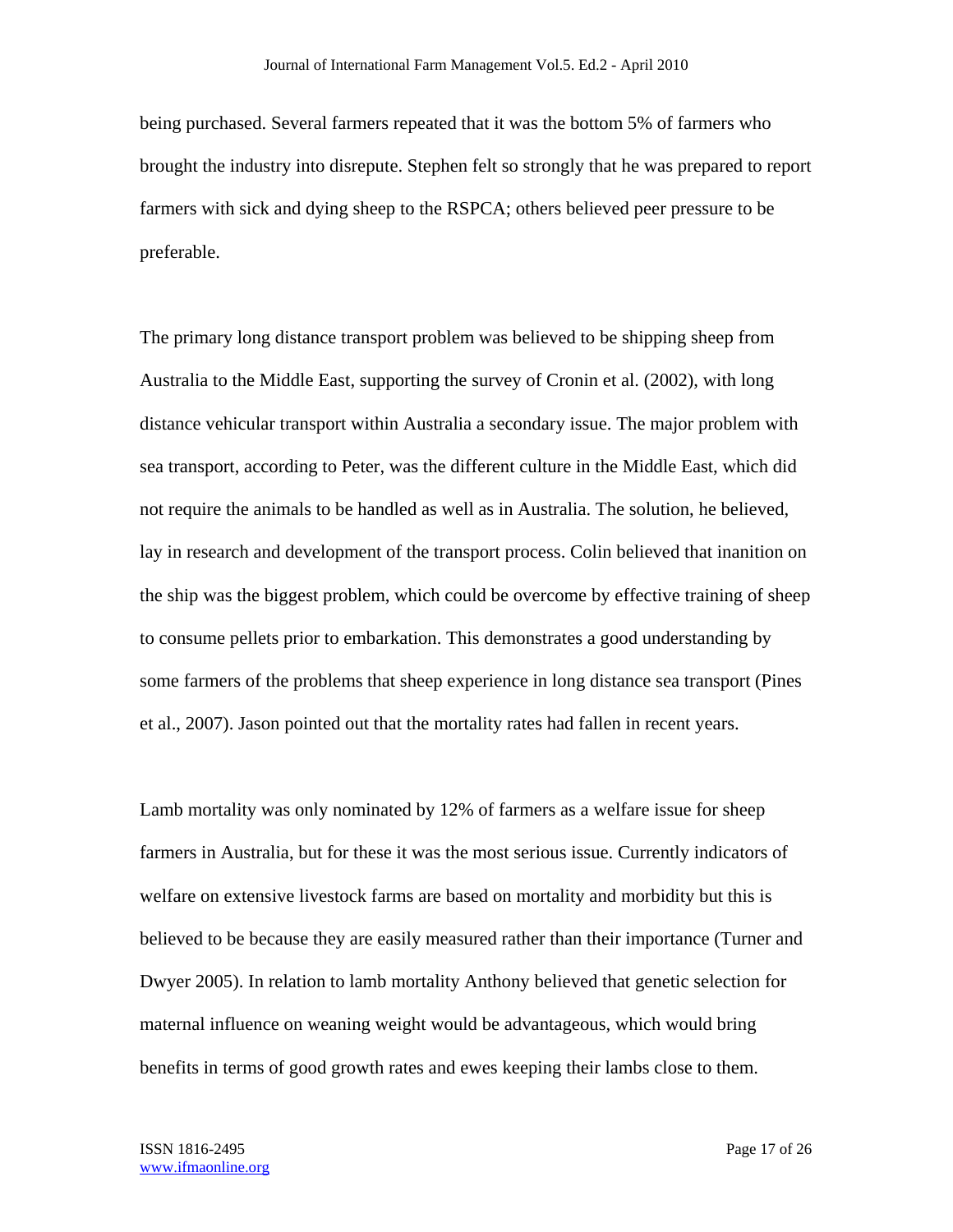Barry did not believe that there were any major welfare problems in Australia because of the numerous checks in place. In this respect he believed that there were far fewer bad farmers today than previously.

# *Changes in sensitivity over the period of time that farmers had been working with livestock*

When asked whether their sensitivity to animal welfare had changed during their period of involvement with livestock, 37 % of farmers said that it had not, with 21 % commenting that they had always had a strong empathy with their stock, or similar sentiments. Eleven percent commented that it had only changed (increased) because they had gained more knowledge. Sixteen percent believed that their sensitivity had definitely increased and 11% commented that it had definitely decreased. Thus there was little evidence that farmers believed they had become desensitized to pain and other welfare issues over time. However, both John and Ian mentioned that they became hardened to the impact of drought after a very bad year, and had learnt how to cope better, and one farmer, Neil, believed that with painful procedures such as mulesing, "the more you do it, the more you become steeled to it". When he was young he remembered mulesing as being "gruesome, awful", and couldn't even watch animals being killed, then when he was dealing with these issues all the time he got conditioned to it because he had to. "If you're a farmer you have to deal with dying animals and doing things that are best for them. People in industry are good shepherds; if they can't mules they will leave the industry". Robert believed that his sensitivity had increased from when he was a teenager,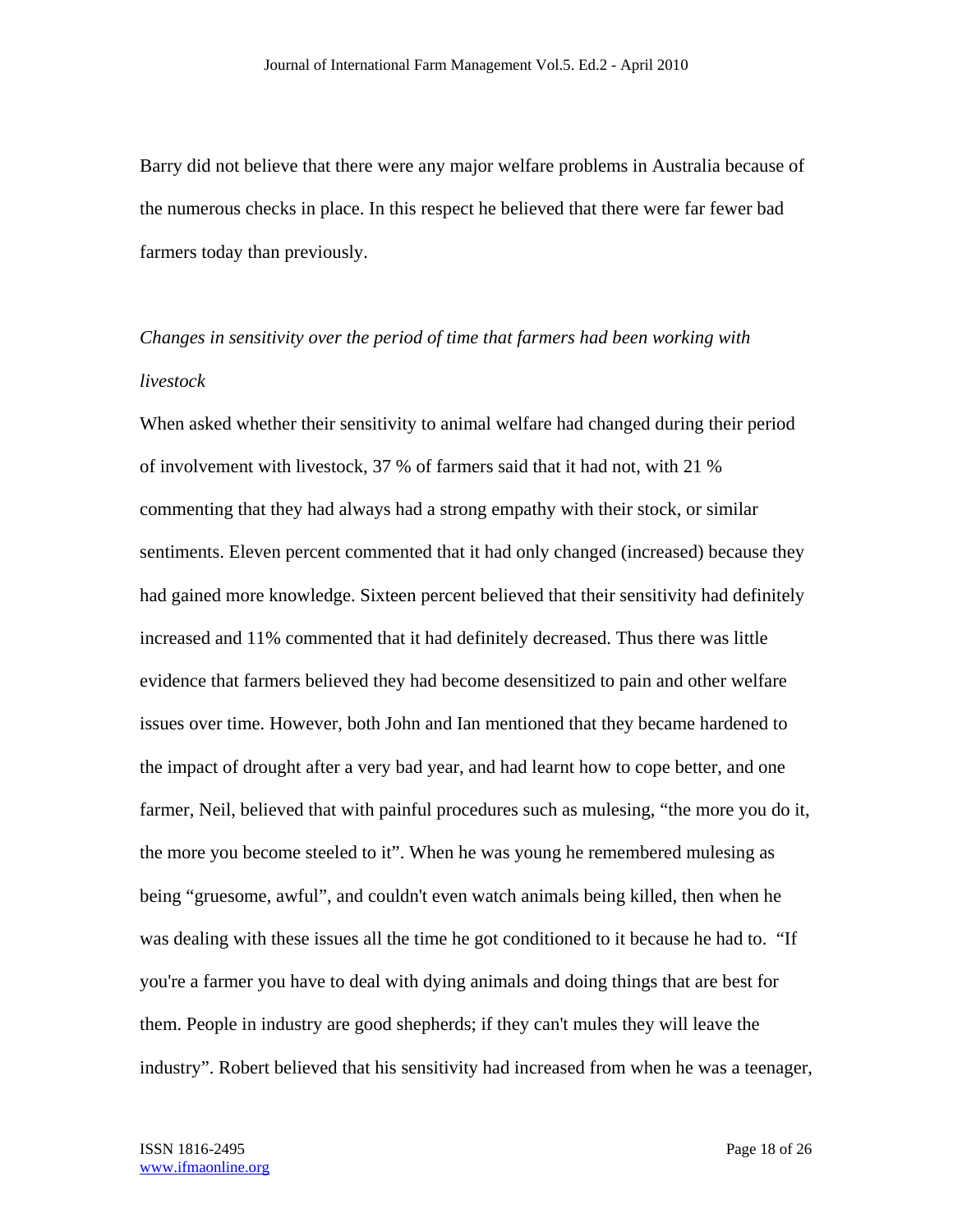but that it had been quite constant throughout his adult life. The possibility of bias in the level of sensitivity of the sample farmers is real, because they were of above average education level which has been shown in other countries to increase concern for animal welfare (Keller, 1994). However, farmers were not being asked how sensitive they were, rather whether their sensitivity had changed over time. In addition they were able on most occasions to qualify their answers with reasons and elaborate on particular changes at specific times of their lives, e.g. following a severe drought.

Several farmers commented on their close contact with their animals. Michael said that although he was not necessarily religious he believed that he had a close contact with nature and its cycles. Tom believed that his sensitivity to animal welfare was in part because he had grown up with stock and it was his passion. Barry believed that over time he had come to work in closer harmony with all the animals' instincts, which he called a holistic approach, for example by reducing stress in handling and allowing animals to move at their own pace.

#### *How changes in husbandry over time influenced welfare*

Most farmers believed that husbandry developments had improved welfare over the time that they had been farming. Michael believed that welfare issues had not changed, but there was now greater public awareness, and Richard thought that the introduction of codes of practices and other methods of regulating husbandry standards were potent forces for change. Robert believed that stockpeoples' attitudes had remained the same, but the techniques for sheep production had improved considerably. Only in the area of chemical use had progress in improving production been limited, because many of the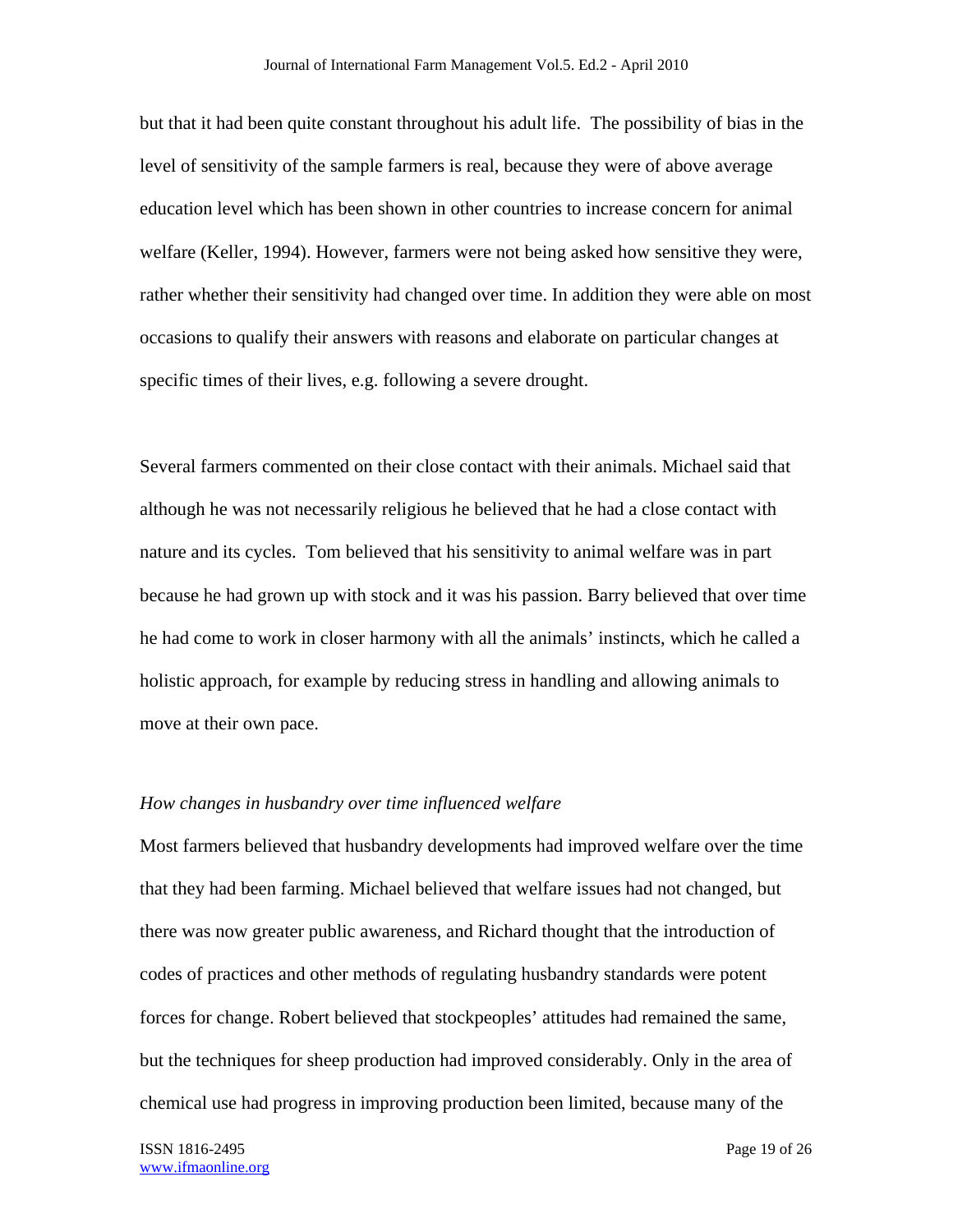most effective chemicals had been banned due to human safety concerns. Addressing welfare issues may therefore conflict with environmental and human health concerns and a holistic approach is necessary (Milne et al., 2008). However, Colin believed that there were other ways to address infectious disease challenges, in particular by creating flocks that are closed to the importation of live animals.

Even though nutrition was identified as a major welfare issue on most farms, it was generally acknowledged that improvements in nutrition still represented the biggest husbandry advance. Most improvement in knowledge was attributed to supplementation (especially during pregnancy), climatic and parasitic challenges, as well an improved understanding of trace element requirements. The identification of trace element deficiencies had been essential to enable several of the interviewees' farms to be used for livestock at all. Pasture quality was believed to have improved, in some cases through soil improvements but mostly through the introduction of more valuable pasture species, such as clovers. Philip believed there was generally a better awareness of the impact of seasonal climatic changes and the challenges that these present to the sheep's digestive system, which can precipitate scouring and attractiveness of the sheep to flies. Barry also believed there was greater recognition that gradual changes in the diet were important in maintaining productivity and that differential feeding of single and twin bearing ewes could improve ewe reproduction. David thought that improvements in facilities had been a major factor in improving welfare, for example the advent of mobile handling yards and covered races to encourage the easy movement of sheep. He also believed that increased competition had been a major driving force, with inefficient farmers no longer able to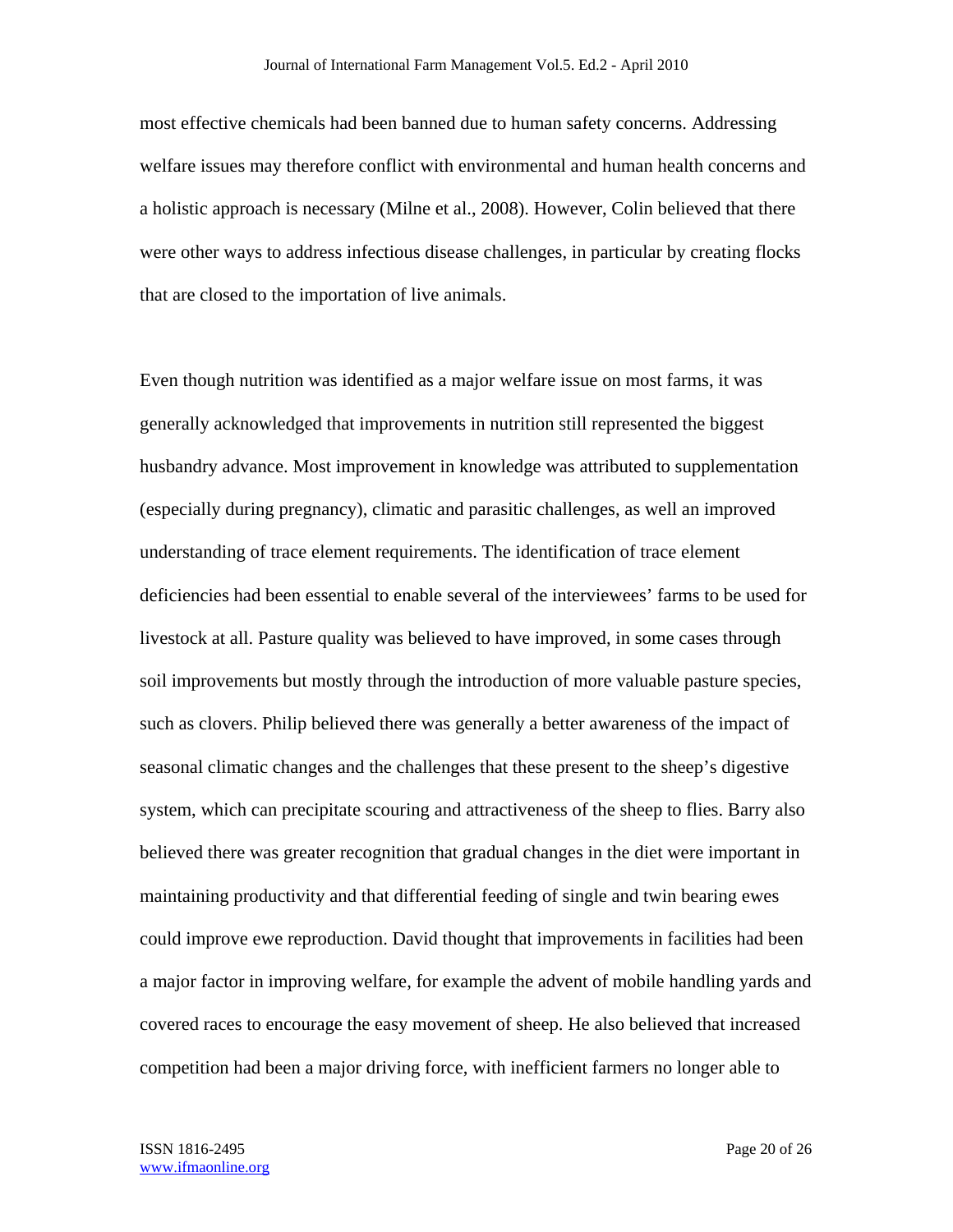generate an income. Tom thought that improvements in veterinary advice had been particularly useful. Peter believed that there was now a more preventative approach to welfare issues. As a result of competition and contraction in the industry, only those that were passionate about their work could develop an efficient production system and survive, whereas previously the majority of the Australian population was involved in livestock farming. The wool industry was challenged more than the meat industry in this respect, because people were more likely to avoid using wool than consuming meat. Colin, a prime lamb producer, had found it profitable to increase his ewe surveillance at lambing time. Peter commented that increasingly farms were managed by large corporations, which could access resources more easily and maintain high standards of welfare. Such economies of scale have also been demonstrated for the treatment of ectoparasites in large Scottish sheep flocks (Milne et al., 2007).

#### *Influences on farmers' attitudes towards sheep welfare issues*

When asked who had been an important influence on their attitude to animal welfare, 50% of farmers nominated their partner, but 20 % commented that she had not been an influence, perhaps because she was present at the interview. Many of the farmers' partners undertook some work off farm, and in some cases outside the agricultural industry, to provide additional income. Women naturally have a more caring attitude to animals (Phillips and McCulloch, 2005), and John thought that their declining involvement in sheep farming could reduce welfare standards. They clearly provided little support to their husbands in several cases, not understanding the work that he was engaged in and being fully occupied with children or other activities. Anthony's wife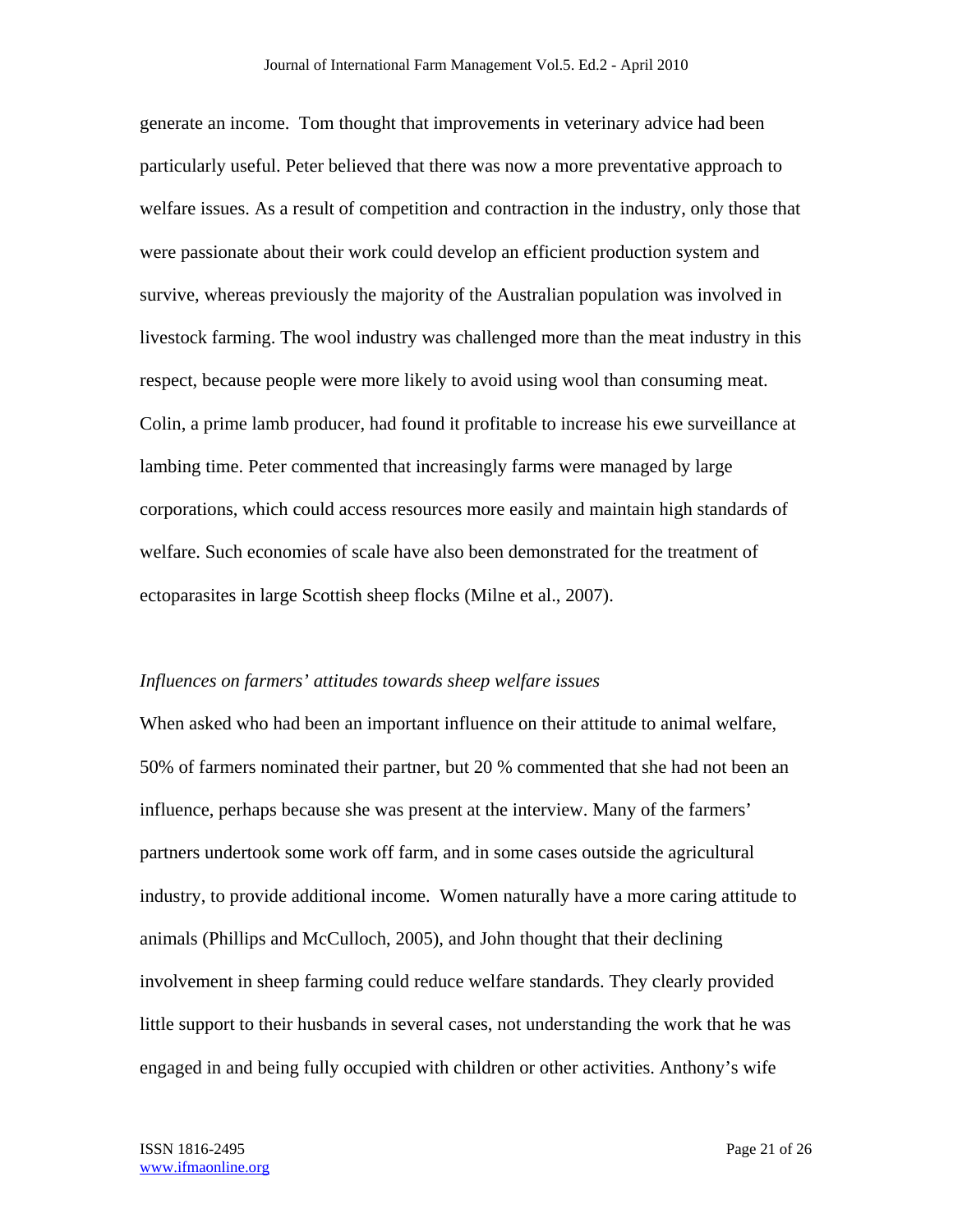commented that "she was not a farmer's wife, she married a farmer", so close involvement with the farming operations was rare in some instances. This is in line with changes in women's expectations of marriage, which have been transformed from an economic provision to an emotional relationship, recognizing the benefits of such (Weston, 1999). The lack of involvement of women on sheep farms is not necessarily just the product of female emancipation, since women's efforts on farms diminish in value over the early stages of agricultural industrialization (Rau and Wazienski, 1999). Sheep farming, being less adaptable to industrialization than other forms of farming, is probably still in the early stages. Later a more egalitarian structure may emerge, but the strong gender bias towards male sheep farmers suggests that this has not yet been achieved.

Approximately 20% of farmers believed that their father had had a major influence on their attitude to animal welfare. John believed that inter-generational transfer of husbandry skills was important in maintaining high welfare standards, and that this could be threatened by the flexibility in jobs that exists today. Animal husbandry was a lifelong learning process, and both Geoffrey and Ian commented that the knowledge required by farmers was much greater than previously. Several farmers commented that there had not been any external influence on their attitude to animal welfare, that they had developed it themselves.

#### *Attitudes towards the use of pain relief*

There was a general recognition that pain relief was beneficial, confirming the belief espoused recently by stakeholders in the Australian sheep industry that use of pain relief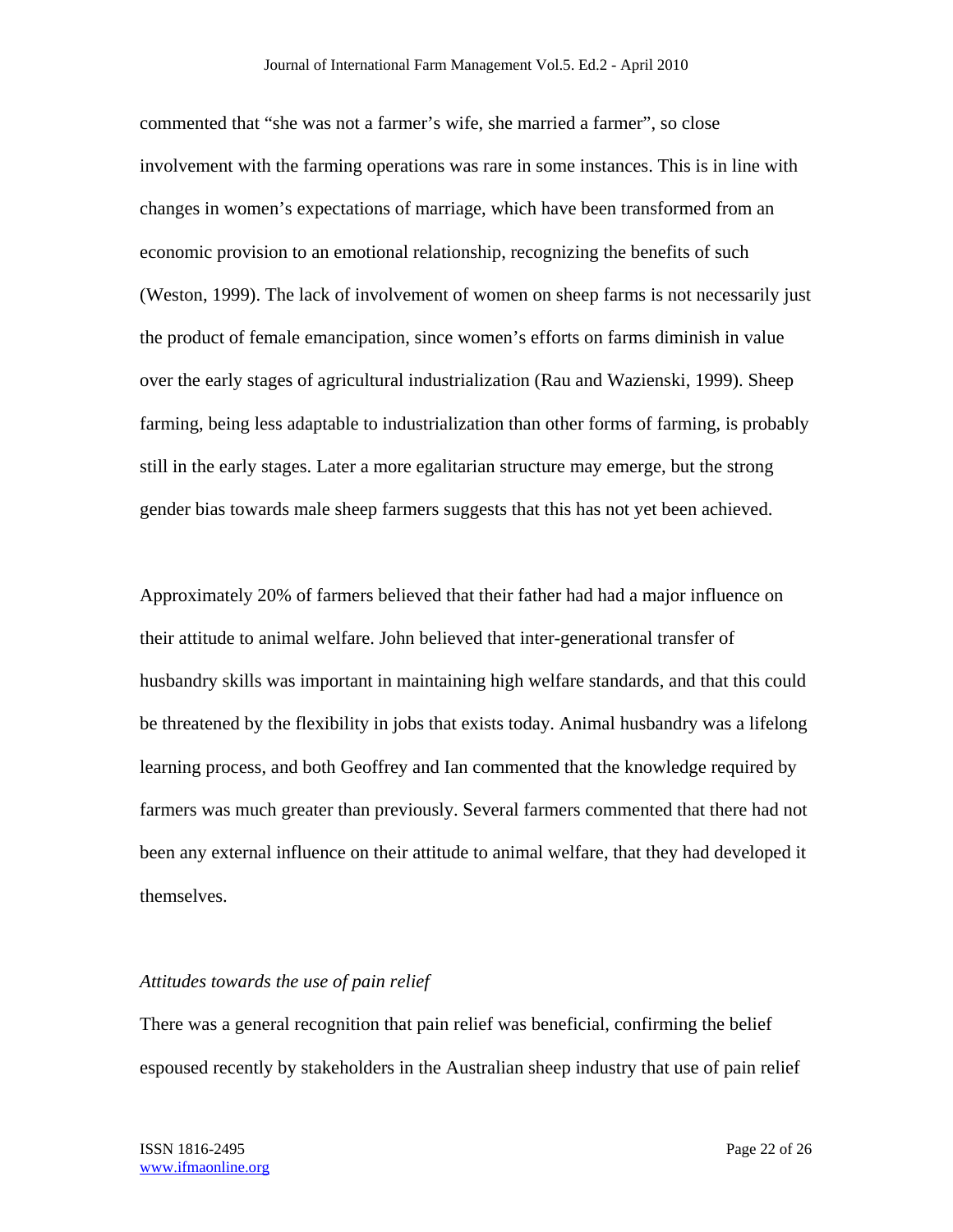with invasive procedures was more important than the method employed (Phillips et al., 2009). John even believed pain relief was the major aim of all sheep farmers, however, 50 % had never used it, 33 % had tried it, and only 17 % used it routinely. Several farmers sedated their rams before shearing and their ewes before artificial insemination. Some farmers commented that they would use pain relief if it was cheaper or took less time, but Colin believed it would eventually become mandatory, because the public wanted it. In this respect, several farmers expressed concern that animal welfare advocates' activities, although well intentioned, were not always focused on the right issues. They were often anthropomorphic, according to Geoffrey, and demonstrated a lack of understanding of farming systems held by city dwellers, according to Gregory. The survey of Vanhonacker et al (2008) supports this contention, finding that citizens had little understanding of the animal welfare issues associated with certain husbandry operations. Philip believed that the problems that necessitated painful operations, such as tail docking or mulesing, should be tackled by genetic change, not pain relief.

## **Acknowledgements**

The authors are grateful to the University of Queensland for supporting the study and the sheep farmers visited for interviews and hospitality.

## **References**

Anon, 2008a. Hudson at Murtoa -- Past Links Revealed.

http://home.vicnet.net.au/~murtoa/names.htm. Accessed 2 May, 2008.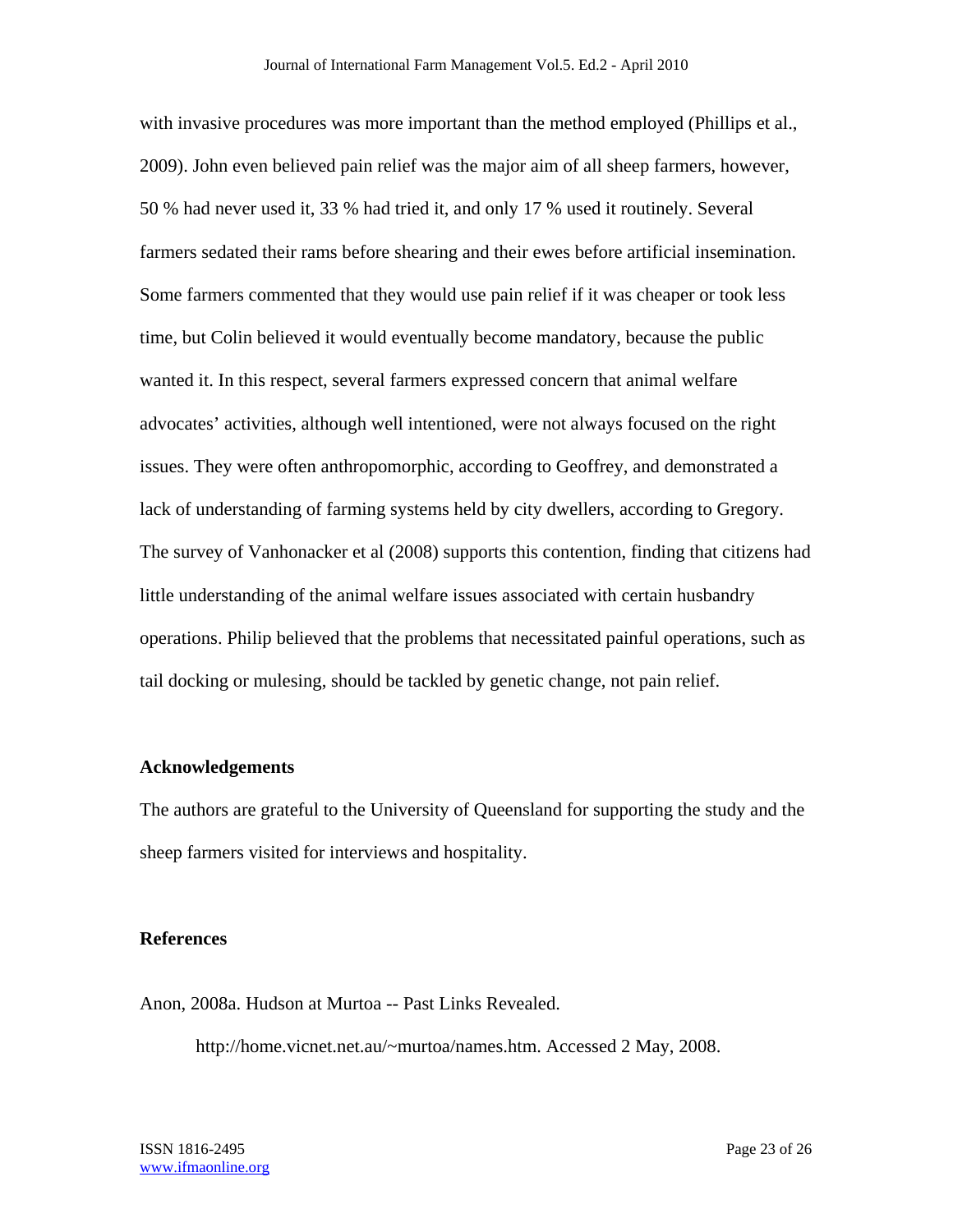- Anon, 2008b. What are the key characteristics of Australian sheep and wool farmers and farms? http://www.anra.gov.au/topics/agriculture/sheep-wool/index.html/ Accessed October, 2008.
- Anon 2009. Australian Lamb. 08.01. Financial performance of slaughter lamb farms, 2005-06 to 2007-08. http://www.mla.com.au/NR/rdonlyres/656B9F80-9E9F-43CD-AF17-268078AF2E93/0/Slaughterlambreport08.pdf. Accessed 21 May, 2009.
- Australian Wool Innovation (AWI) Ltd Undated. Insight: Clip alternatives to mulesing. http://www.wool.com.au/mediaLibrary/attachments/Publications/Insight\_Clip\_21 1106.pdf. Accessed August 2007.
- Australian Wool Innovation (AWI), 2006. Australia-wide drought results in further decline in production. 8 December, 2006. http://www.wool.com.au/Trade\_News\_and\_Media\_Releases/Media\_Releases/pag e\_\_7197.aspx. Accessed 21 May, 2009.
- Goddard P, Waterhouse T, Dwyer, C and Stott, A 2006. The perception of the welfare of sheep in extensive systems. Proceedings of the 55th Annual Meeting of the European-Association-of-Animal-Production, September 2006, Bled, Slovenia. Small Ruminant Reseach 62, 215-222.
- Keller S.R 1994. Attitudes, knowledge and behaviour toward wildlife among the industrial superpowers, The United States, Japan and Germany. In Animals and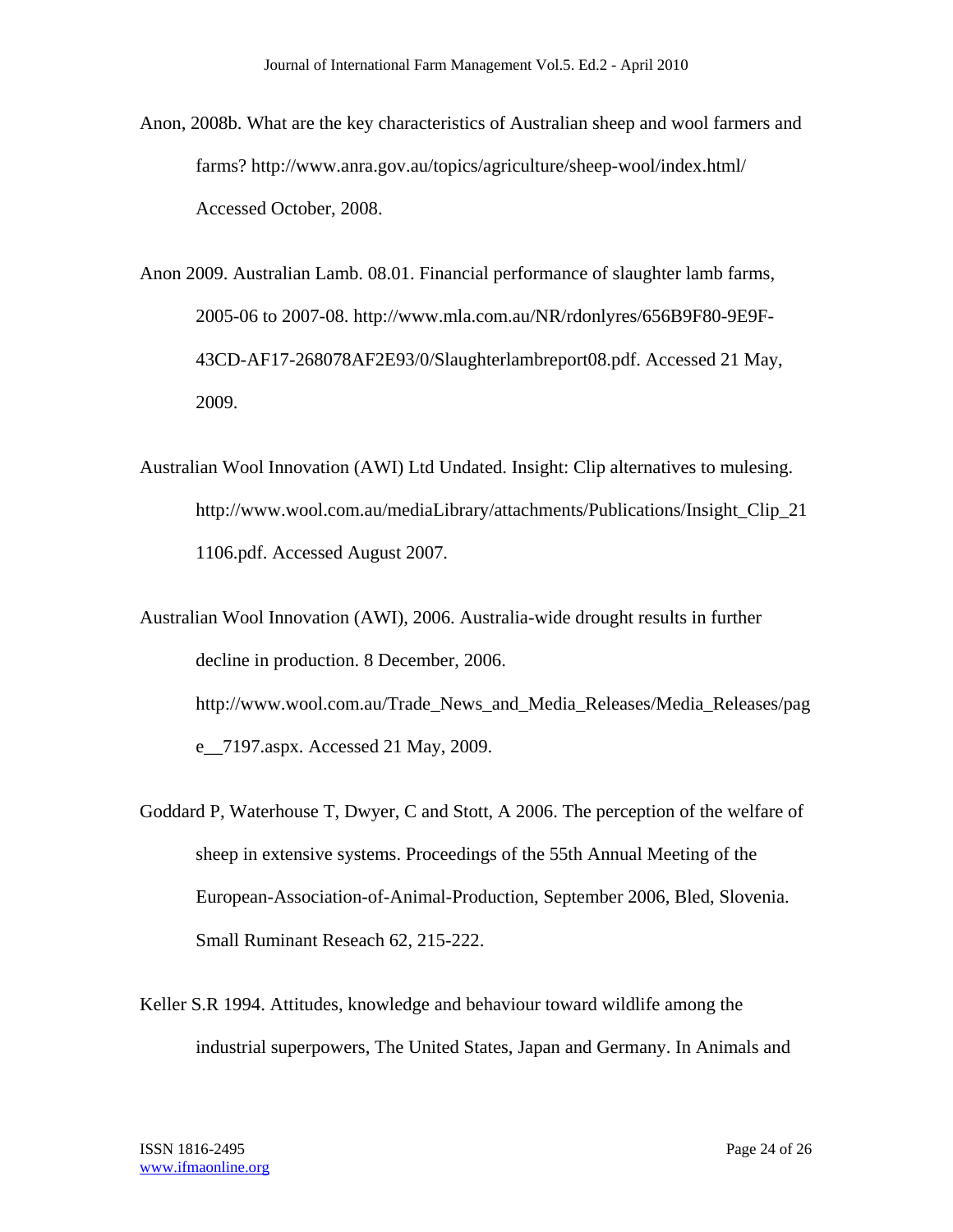human society: changing perspectives (eds A Manning and JS Serpell), pp 166- 187. Routledge, New York.

- Kingwill R 2002. Sheep animal welfare in a low rainfall Mediterranean environment: a profitable investment? Agricultural Systems 74, 21-240.
- Milne CE, Dalton GE, Stott AW 2007. Integrated control strategies for ectoparasites in Scottish sheep flocks. Livestock Science 106, 243-253.
- Milne CE, Dalton GE, Stott AW 2008. Balancing the animal welfare, farm profitability, human health and environmental outcomes of sheep ectoparasite control in Scottish flocks. Livestock Science 118, 20-33
- Morgan-Davies C, Waterhouse A, Milne CE and Stott AW 2006. Farmers' opinions on welfare, health and production practices in extensive hill sheep flocks in Great Britain. Livestock Science 104, 268-277
- Phillips CJC and McCulloch S 2005. Attitudes of students of different nationalities towards animal sentience and the use of animals in society, with implications for animal use in education. Journal of Biological Education 40, 17-24.
- Phillips CJC, Wojciechowska J, Meng J and Cross N 2008. Perceptions of the importance of different welfare issues in livestock production in Australia. Animal (in press)
- Pines M, Petherick JC, Gaughan JB and Phillips CJC 2007. Stakeholders' assessment of welfare indicators for sheep and cattle exported by sea from Australia. Animal Welfare 16, 489-498.